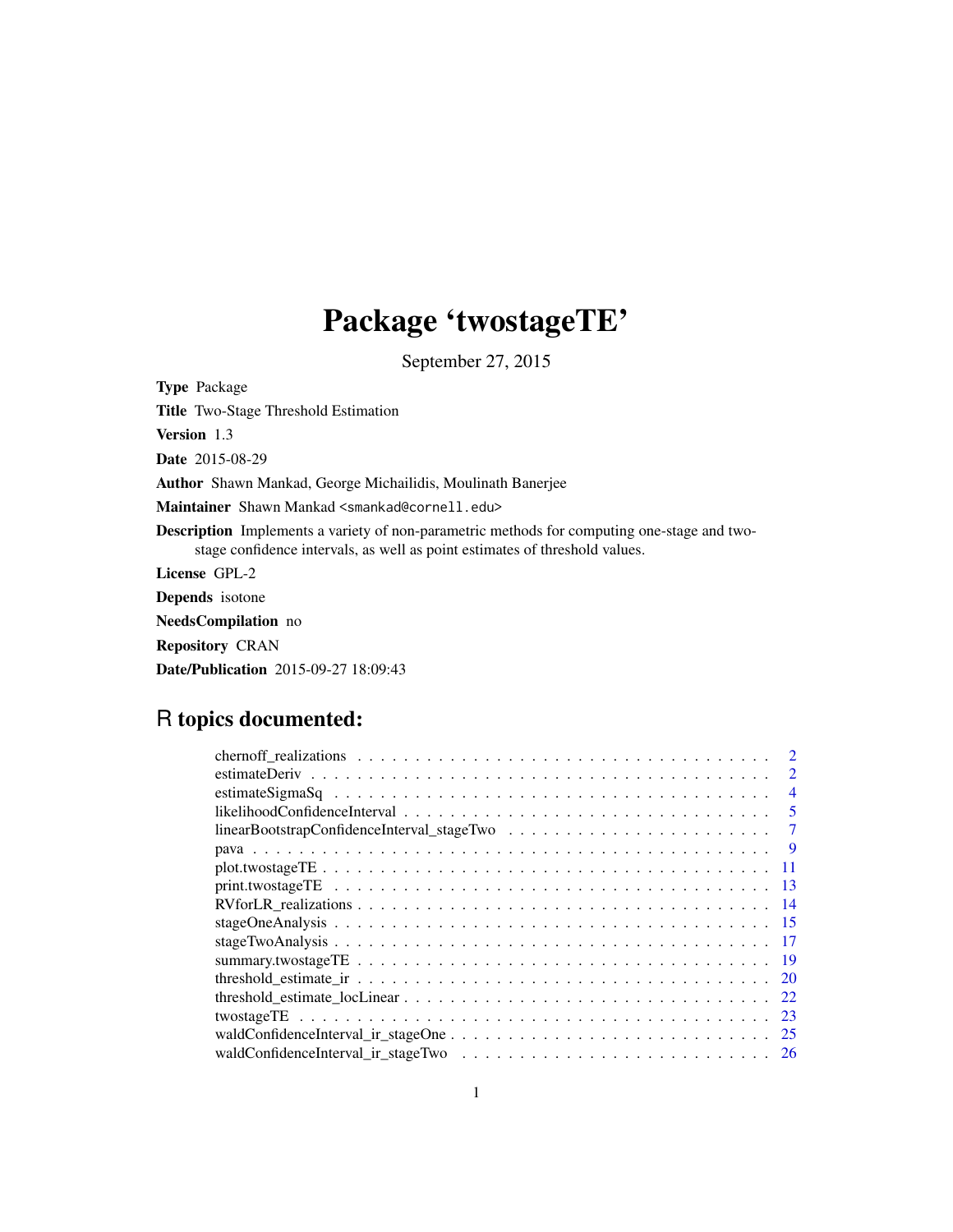#### <span id="page-1-0"></span>**Index** [29](#page-28-0)

chernoff\_realizations *Quantiles of the Chernoff Random Variable*

## Description

Quantiles of the Chernoff Random Variable that are used within the wald-type confidence interval functions.

#### Usage

```
data(chernoff_realizations)
```
## Format

A data frame of length 200 with quantiles and density values.

#### References

Computing Chernoff's Distribution Piet Groeneboom, Jon A Wellner Journal of Computational and Graphical Statistics Vol. 10, Iss. 2, 2001

## Examples

```
data(chernoff_realizations)
```
estimateDeriv *Derivative Estimation*

#### Description

Estimate derivative of a function at a point d\_0 based on a local quadratic regression procedure of Fan and Gijbels (1996) that utilizes an automatic bandwidth selection formula.

#### Usage

```
estimateDeriv(explanatory, response, d_0, sigmaSq)
```
## Arguments

| explanatory | Explanatory sample points                                            |
|-------------|----------------------------------------------------------------------|
| response    | Observed responses at the explanatory sample points                  |
| d 0         | $d\theta$ is the point of interest where the derivative is estimated |
| sigmaSq     | estimate of variance at d 0                                          |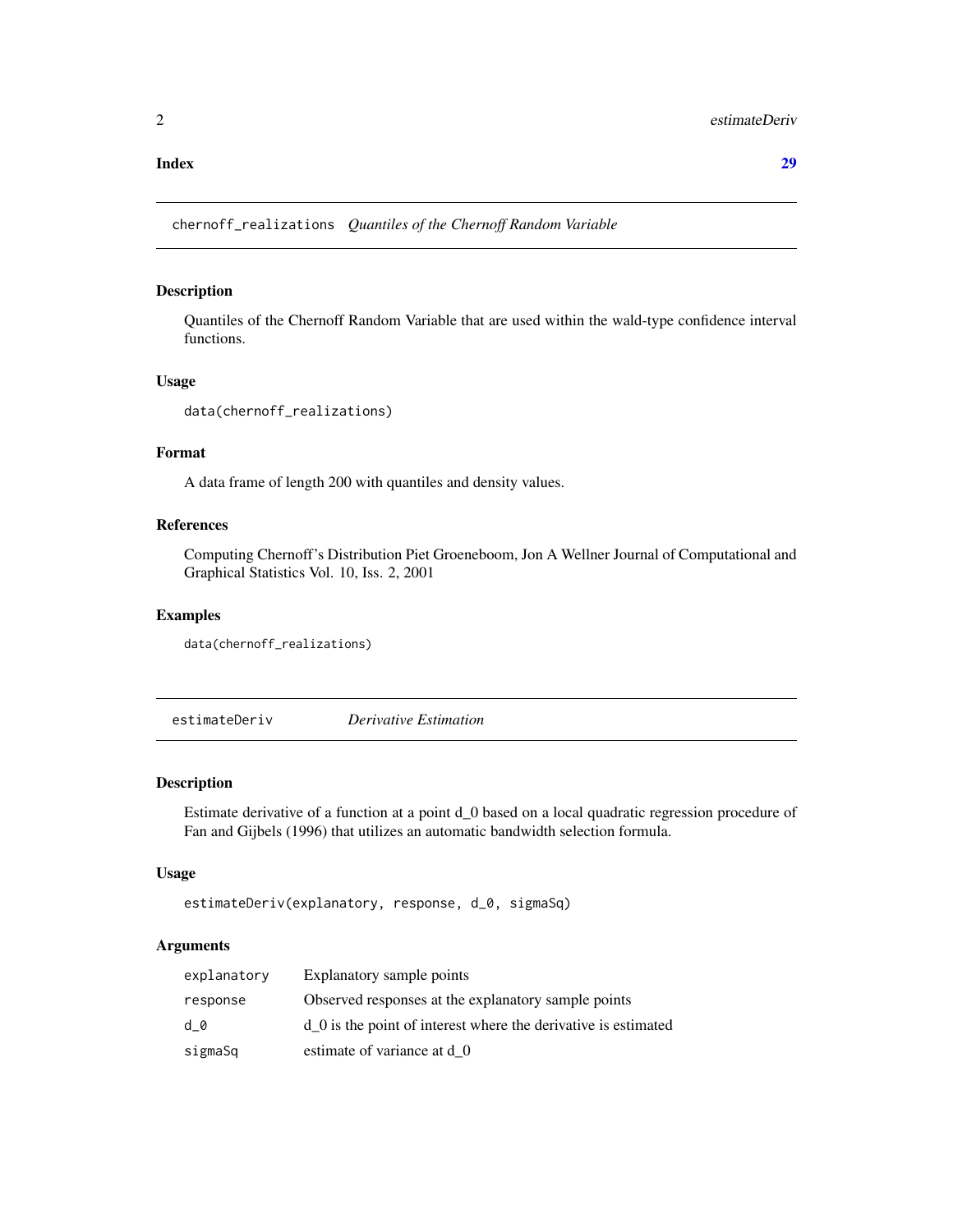#### estimateDeriv 3

#### Details

This is an internal function not meant to be called directly.

#### Value

Returns a single number representing the derivative estimate at d\_0. If a negative derivative has been estimated, then a warning is given, as this violates the isotonic (non-decreasing) assumption.

#### Author(s)

Shawn Mankad

#### References

Fan J, Gijbels I (1996). Local polynomial modelling and its applications, volume 66 of Monographs on Statistics and Applied Probability. Chapman & Hall, London. ISBN 0-412-98321-4.

```
explanatory = runif(50)response = explanatory^2 + rnorm(50, sd=0.1)
estimateDeriv(explanatory, response, d_0=0.5,
    sigmaSq=estimateSigmaSq(explanatory, response)$sigmaSq)
## The function is currently defined as
function (explanatory, response, d_0, sigmaSq)
{
    deriv_estimateHelper <- function(explanatory, response, d_0,
       sigmaSq) {
       n = length(response)
       p = 5X = matrix(0, n, p)for (i in 1:p) {
           X[, i] = (explanatory - d_0)^i}
       beta_hat = lm(response ~ 0 + X)$coef
       h = 0for (i in (p - 1):(p + 1)) {
           j = i - p + 2h = h + beta_hat[i - 1] * factorial(j) * d_0^(j -
               1)
       }
       return(2.275 * (sigmaSq/h^2)^(1/7) * n^(-1/7))
    }
   n = length(response)
   p = 2X = matrix(0, n, p)X[, 1] = (explanatory - d_0)X[, 2] = (explanatory - d_0)^2bw_opt = deriv_estimateHelper(explanatory, response, d_0,
       sigmaSq)
   W = 0.75/bw\_opt * supply(1 - ((explanatory - d_0)/bw\_opt)^2)
```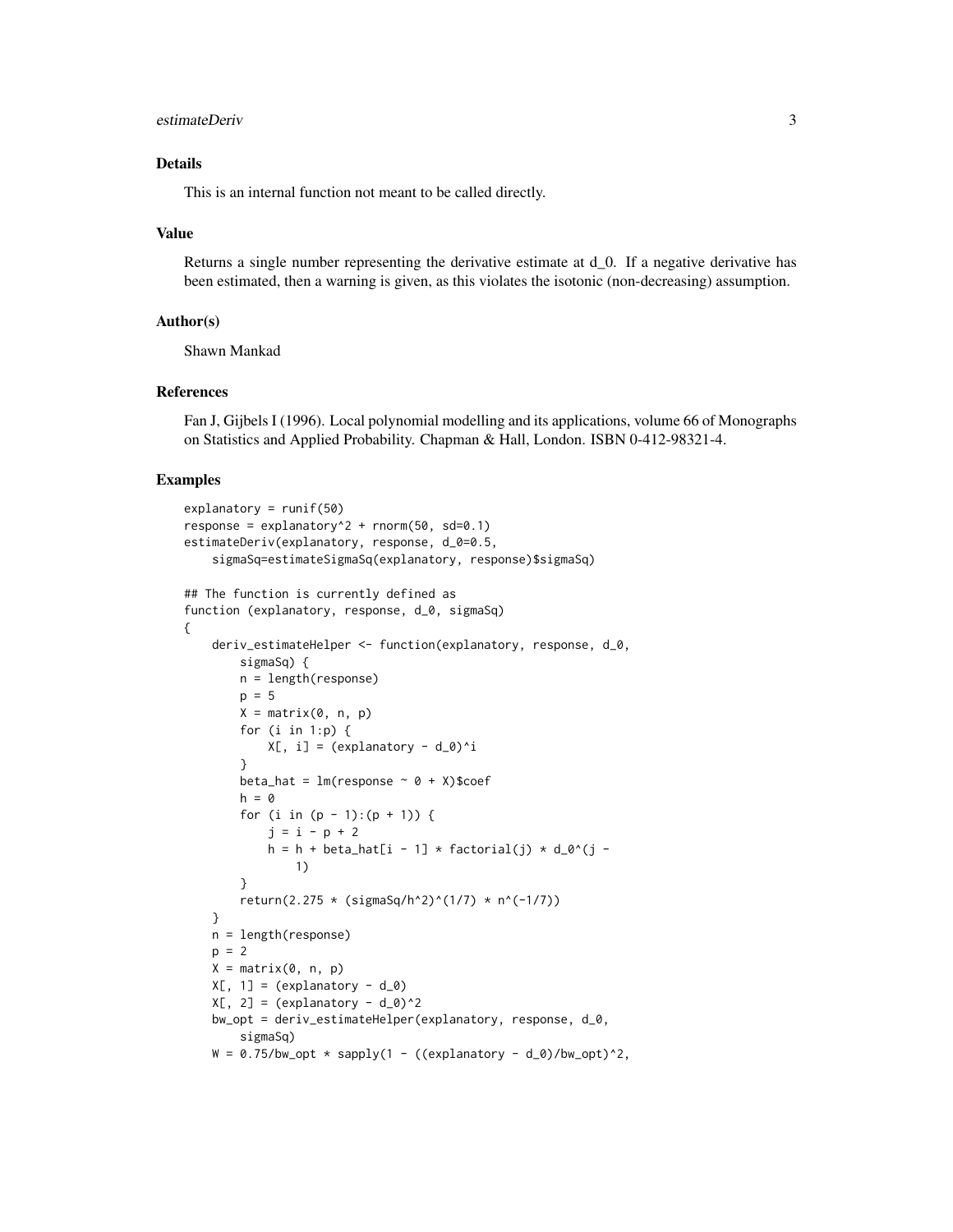```
max, 0)
 while (sum(W > 1) <= 1 & bw_opt <= max(explanatory) - min(explanatory)) {
     bw\_opt = bw\_opt * 2W = 0.75/bw\_opt * supply(1 - ((explanatory - d_0)/bw\_opt)^2)max, 0)
  }
 beta_hat = lm(response ~ 0 + X, weight = W)$coef
  while (beta_hat[1] <= 0 & bw_opt <= max(explanatory) - min(explanatory)) {
     bw\_opt = bw\_opt * 2W = 0.75/bw\_opt * supply(1 - ((explanatory - d_0)/bw\_opt)^2,max, 0)
     beta_hat = lm(response ~ 0 + X, weight = W)$coef
  }
  if (beta_hat[1] \leq 0) {
      warning("deriv_estimate:WARNING: NEGATIVE DERIVATIVE HAS BEEN ESTIMATED",
          .call = FALSE)
     return(1/log(n))
 }
 return(beta_hat[1])
}
```
estimateSigmaSq *Estimate Variance*

#### Description

Estimate variance using Gasser, Sroka, and Jennen-Steinmetz, 1986

#### Usage

```
estimateSigmaSq(explanatory, response)
```
#### Arguments

| explanatory | Explanatory sample points                           |
|-------------|-----------------------------------------------------|
| response    | Observed responses at the explanatory sample points |

## Value

Returns a list consisting of

| sigmaSq | Estimate of variance          |
|---------|-------------------------------|
| a       | coefficients of the estimator |
| b       | coefficients of the estimator |
| eps     | coefficients of the estimator |

#### Author(s)

Shawn Mankad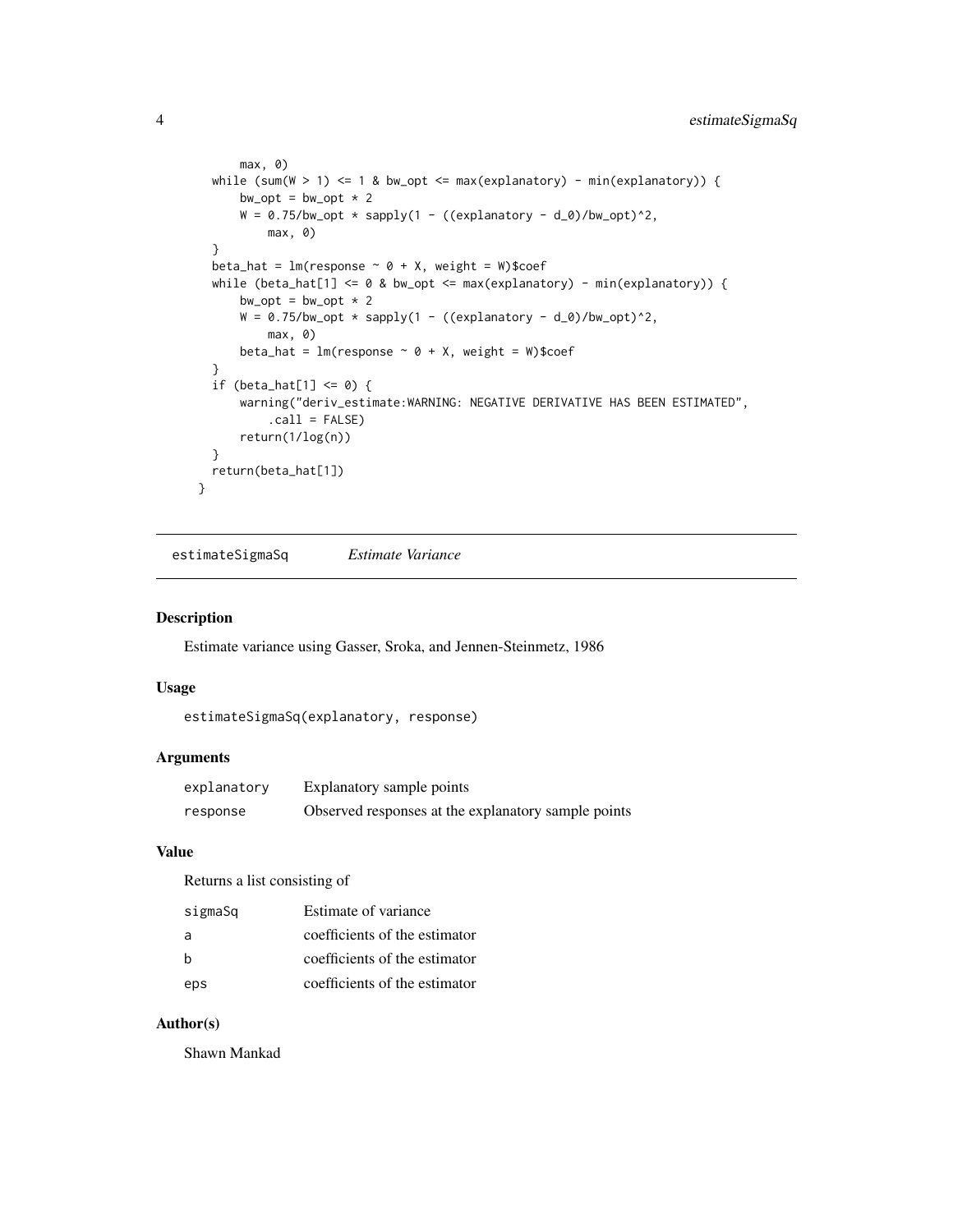## <span id="page-4-0"></span>References

Gasser T, Sroka L, Jennen-Steinmetz C (1986). 'Residual variance and residual pattern in nonlinear regression.' Biometrika, 73(3), 625-633. ISSN 0006-3444.

#### Examples

```
explanatory = runif(50)
response = explanatory2 + rnorm(50, sd=0.1)
estimateSigmaSq(explanatory, response)
## The function is currently defined as
function (explanatory, response)
{
    ind = order(explanatory, decreasing = FALSE)
    if (sum(diff(ind) < 0) != 0) {
       explanatory = explanatory[ind]
       response = response[ind]
    }
   n = length(response)
   a = b = eps = rep(0, n - 2)for (i in 2:(n - 1)) {
       x = \explanatory[(i - 1):(i + 1)]a[i - 1] = (x[3] - x[2])/(x[3] - x[1])b[i - 1] = (x[2] - x[1])/(x[3] - x[1])eps[i - 1] = a[i - 1] * response[i - 1] + b[i - 1] *response[i + 1] - response[i]
    }
   cSq = 1/(a^2 + b^2 + 1)list(sigmaSq = 1/(n - 2) * sum(cSq * eps^2), a = a, b = b,
       eps = eps)
 }
```
likelihoodConfidenceInterval

```
Likelihood ratio based confidence intervals
```
## Description

This is an internal function not meant to be called directly. Inverts the likelihood ratio statistic to form confidence intervals.

#### Usage

likelihoodConfidenceInterval(explanatory, response, Y\_0, level = NA)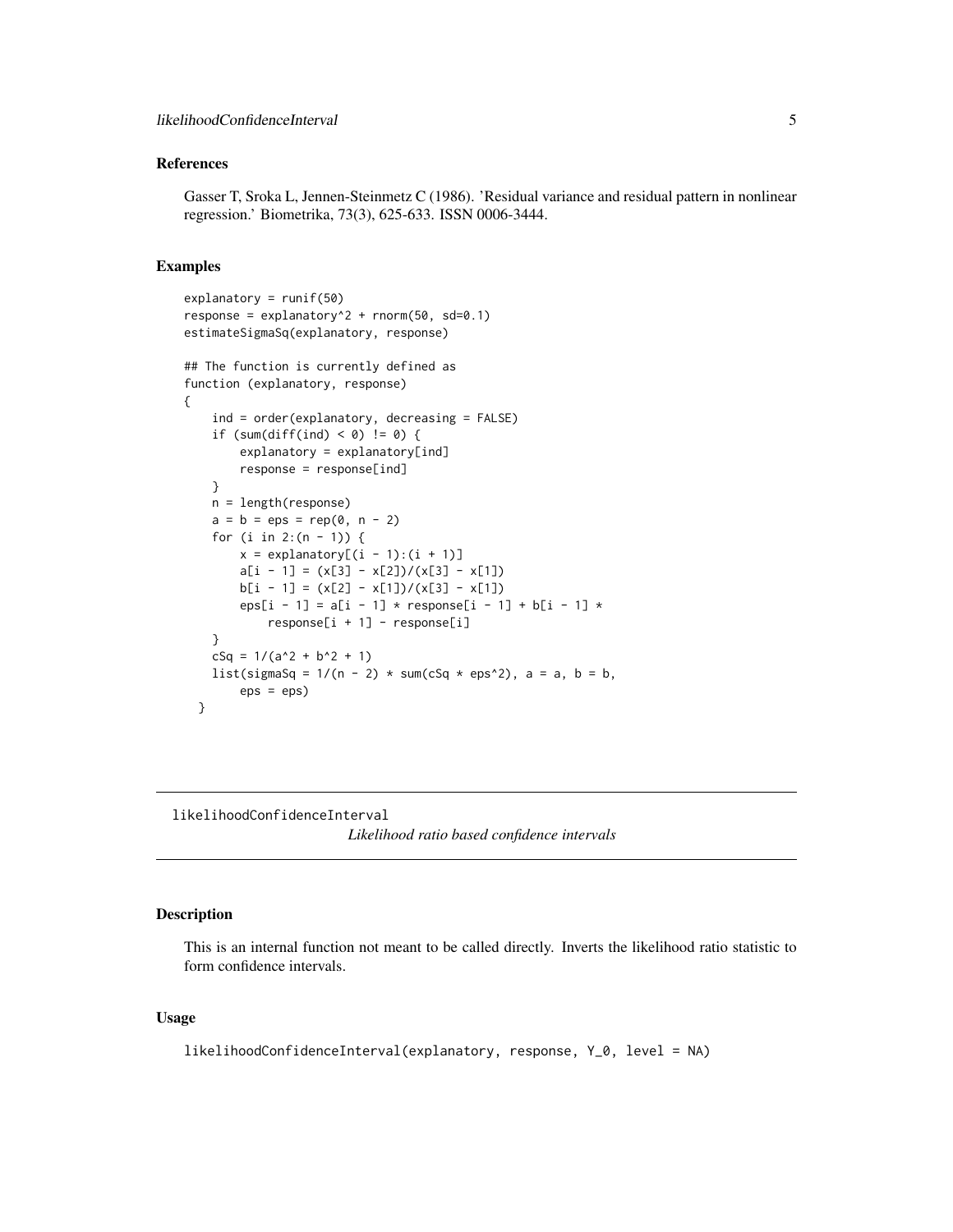#### **Arguments**

| explanatory | Explanatory sample points                            |
|-------------|------------------------------------------------------|
| response    | Observed responses at the explanatory sample points  |
| Y 0         | Threshold of interest                                |
| level       | Desired confidence level for the confidence interval |

## Value

Returns a list with

| estimate | Threshold estimate                       |
|----------|------------------------------------------|
| lower    | Lower bound of the confidence interval   |
| upper    | Upper bound of the confidence interval   |
| sigmaSq  | Estimate of variance                     |
| deriv d0 | Value of NA since this is not estimated. |

## Author(s)

Shawn Mankad

```
X=runif(25, 0,1)
Y=X^2+rnorm(n=length(X), sd=0.1)
oneStage_LR=likelihoodConfidenceInterval(X, Y, 0.25, 0.95)
## The function is currently defined as
function (explanatory, response, Y_0, level = NA)
{
    if (is.na(level))
        level = 0.95RVforLR_realizations <- NULL; rm(RVforLR_realizations); # Dummy to trick R CMD check
    data("RVforLR_realizations", envir =environment())
   D = quantile(RVforLR_realizations, level)
   n = length(response)
    ind = order(explanatory, decreasing=FALSE)
    if (sum(diff(ind) < 0) != 0) {
explanatory = explanatory[ind]
response = response[ind]
    }
    fit = threshold_estimate_ir(explanatory, response, Y_0)
    sigmaSq = estimateSigmaSq(explanatory, response)$sigmaSq
    likelihoodRatio <- function(explanatory, response, X_0, Y_0,
        sigmaSq) {
        logLikelihood <- function(Y, Y_hat) {
            -1/(2 * sigmaSq) * sum((Y - Y_hat)^2)}
        unconstrainedLikelihood <- function(explanatory, response) {
           fit = pava(explanatory, response)
```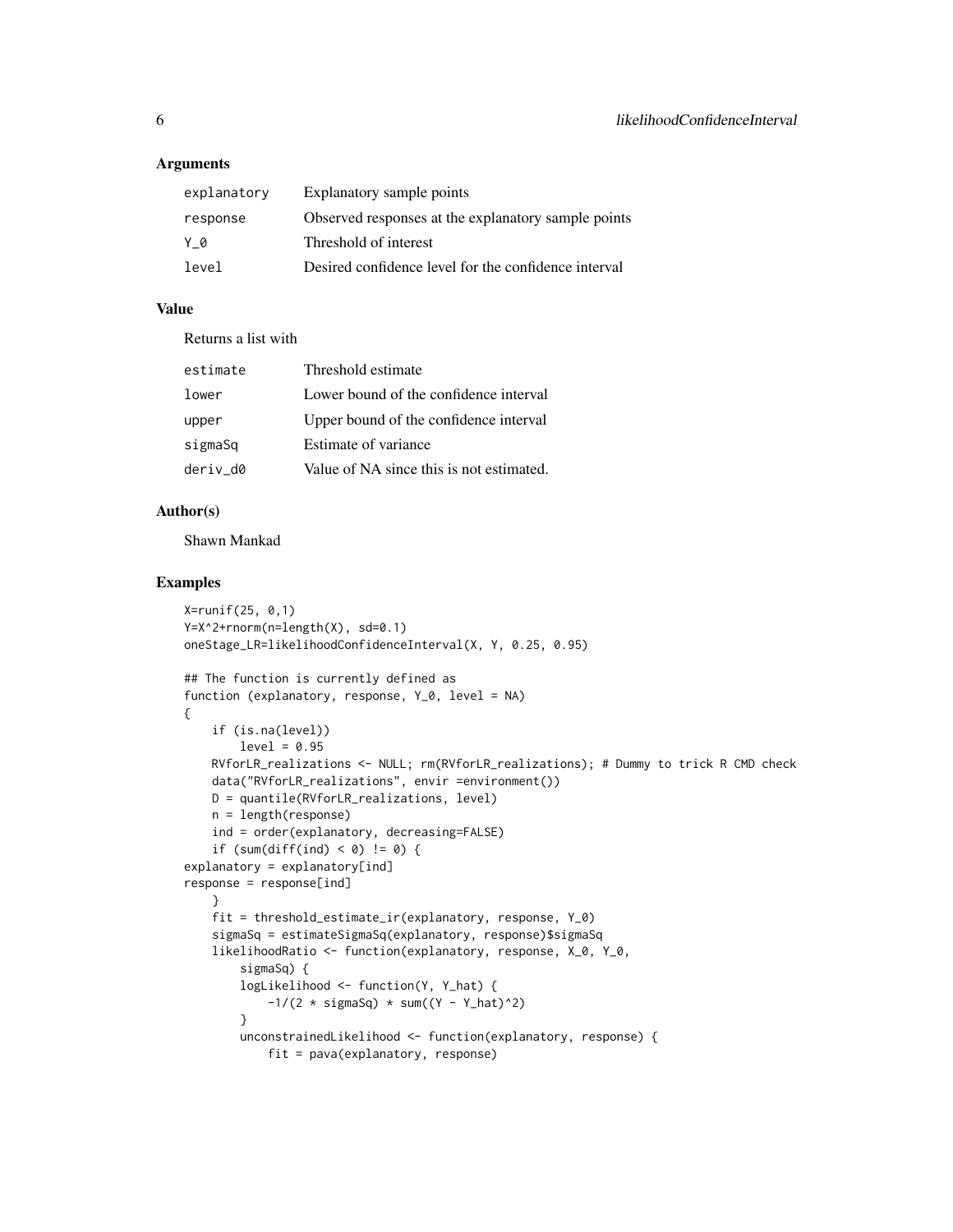```
tmp = logLikelihood(fit$response_obs, fit$y)
          return(list(x = \text{fit}$x, y_\text{hat} = \text{fit}$y, y = \text{fit}$response_obs,
              logLikelihood = tmp))
      }
      constrainedLikelihood <- function(explanatory, response,
          X_0, Y_0) {
          fit = pava(explanatory, response, X_0, Y_0)
          tmp = logLikelihood(fit$response_obs, fit$y)
          return(list(x = fit$x, y_hat = fit$y, y = fit$response_obs,
              logLikelihood = tmp))
      }
      unconst = unconstrainedLikelihood(explanatory, response)
      const = constrainedLikelihood(explanatory, response,
          X_0, Y_0)
      return(unconst$logLikelihood - const$logLikelihood)
  }
  i = fitsindex + 1lrt\_tmp = 0while (lrt_time < D &amp; 8 &amp; i < n) {
      lrt_tmp = likelihoodRatio(explanatory, response, explanatory[i],
          Y_0, sigmaSq)
      i = i + 1}
  right = explanatory[min(i, n)]
  i = fitsindex - 1lrt\_tmp = 0while (lrt_time < D &amp; 8 &amp; i > 1) {
      lrt_tmp = likelihoodRatio(explanatory, response, explanatory[i],
          Y_0, sigmaSq)
      i = i - 1}
  left = explanatory[max(i, 1)]
  return(list(estimate = fit$threshold_estimate_explanatory,
      lower = left, upper = right, sigmaSq = sigmaSq, deriv_d0 = NA))
}
```
linearBootstrapConfidenceInterval\_stageTwo *Confidence interval based on bootstrapping a local linear model*

## Description

Implements the two stage local linear bootstrapping procedure in Tang et al. (2011)

#### Usage

```
linearBootstrapConfidenceInterval_stageTwo(explanatory, response,
   Y_0, level = NA)
```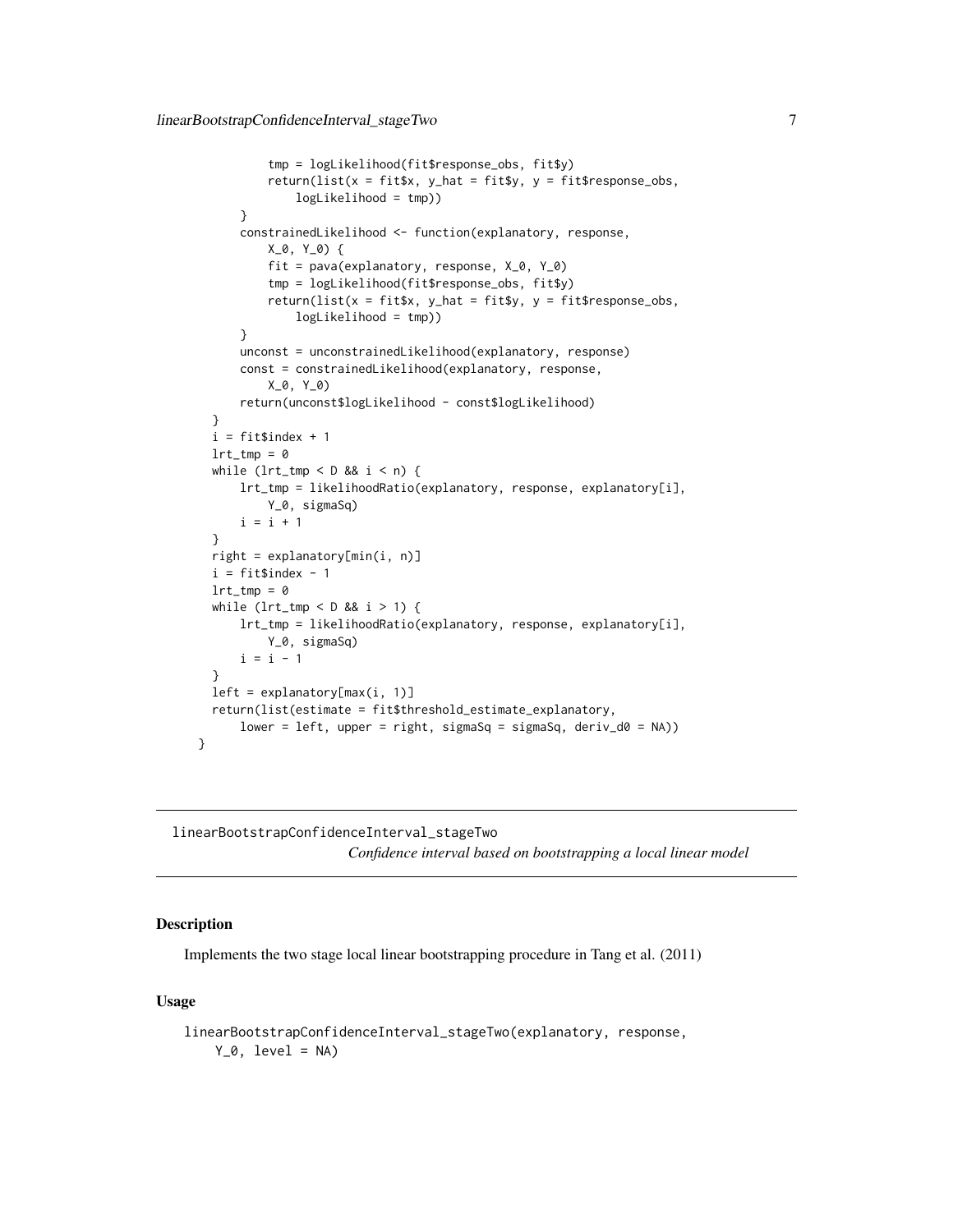#### **Arguments**

| explanatory | Explanatory sample points                                       |
|-------------|-----------------------------------------------------------------|
| response    | Observed responses at the explanatory sample points             |
| Y 0         | Threshold of interest                                           |
| level       | confidence level for the confidence interval (defaults to 0.95) |

## Value

Returns a list with

| estimate | threshold estimate                       |
|----------|------------------------------------------|
| lower    | Lower bound of the confidence interval   |
| upper    | Upper bound of the confidence interval   |
| sigmaSq  | Estimate of the variance                 |
| deriv d0 | Value of NA since this is not estimated. |

#### Author(s)

Shawn Mankad

#### References

Tang R, Banerjee M, Michailidis G (2011). 'A two-stage hybrid procedure for estimating an inverse regression function.' The Annals of Statistics, 39, 956-989.

```
X=runif(25, 0,1)
Y=X^2+rnorm(n=length(X), sd=0.1)
oneStage_IR=stageOneAnalysis(X, Y, 0.25, type="IR-wald", 0.99)
X2 = c(rep(oneStage_IR$L1,37),rep(oneStage_IR$U1,38))
Y2=X2^2+rnorm(n=length(X2), sd=0.1)
twoStage_IR_locLinear=likelihoodConfidenceInterval(X, Y, 0.25, 0.95)
## The function is currently defined as
function (explanatory, response, Y_0, level = NA)
{
    numBootstrap = 1000
    if (is.na(level)) {
       level = 0.95}
   alpha = 1 - leveln = length(response)
    fit = threshold_estimate_locLinear(explanatory, response,
       Y_0Rn = rep(0, numBootstrap)
    for (i in 1:numBootstrap) {
       ind = sample(x = n, replace = TRUE)fit_bst = threshold_estimate_locLinear(explanatory[ind],
```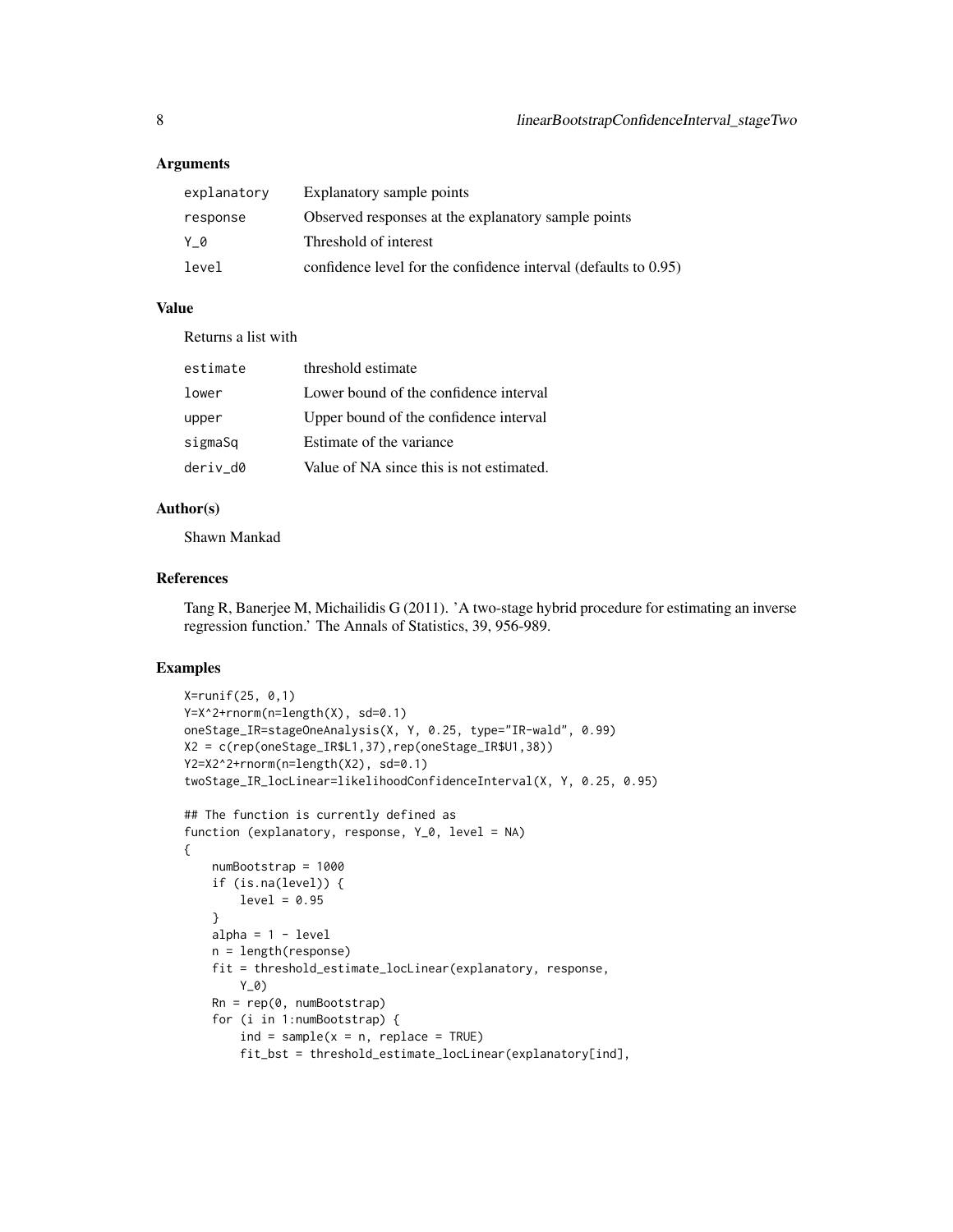```
response[ind], Y_0)
      Rn[i] = sqrt(n) * (fit_bst$threshold_estimates_explanatory -fit$threshold_estimate_explanatory)
  }
  qU = quantile(Rn, alpha/2)
  qL = quantile(Rn, level + alpha/2)
 uBand = fit$threshold_estimate_explanatory - n^(-1/2) * qU
 lBand = fit$threshold_estimate_explanatory - n^(-1/2) * qL
  return(list(estimate = fit$threshold_estimate_explanatory,
      lower = max(lBand, min(explanatory)), upper = min(uBand,
          max(explanatory)), sigmaSq = NA, deriv_d0 = NA))
}
```
pava *isotonic regression*

#### Description

This is an internal function not meant to be called directly. Wrapper for gpava in package isotone to apply the pava algorithm for isotonic regression

#### Usage

```
pava(explanatory, response, X_0 = NA, Y_0 = NA, w = NA)
```
#### Arguments

| explanatory | Explanatory sample points                                        |
|-------------|------------------------------------------------------------------|
| response    | Observed responses at the explanatory sample points              |
| $X_0$       | can ignore                                                       |
| Y 0         | can ignore                                                       |
| W           | weights if given repeated observations at same explanatory point |

## Value

return(list(x = explanatory, y = response\_fit, response\_obs = response)) List with

| X            | Explanatory sample points                           |  |
|--------------|-----------------------------------------------------|--|
| v            | estimated isotonic regression values                |  |
| response_obs | Observed responses at the explanatory sample points |  |

## Author(s)

Shawn Mankad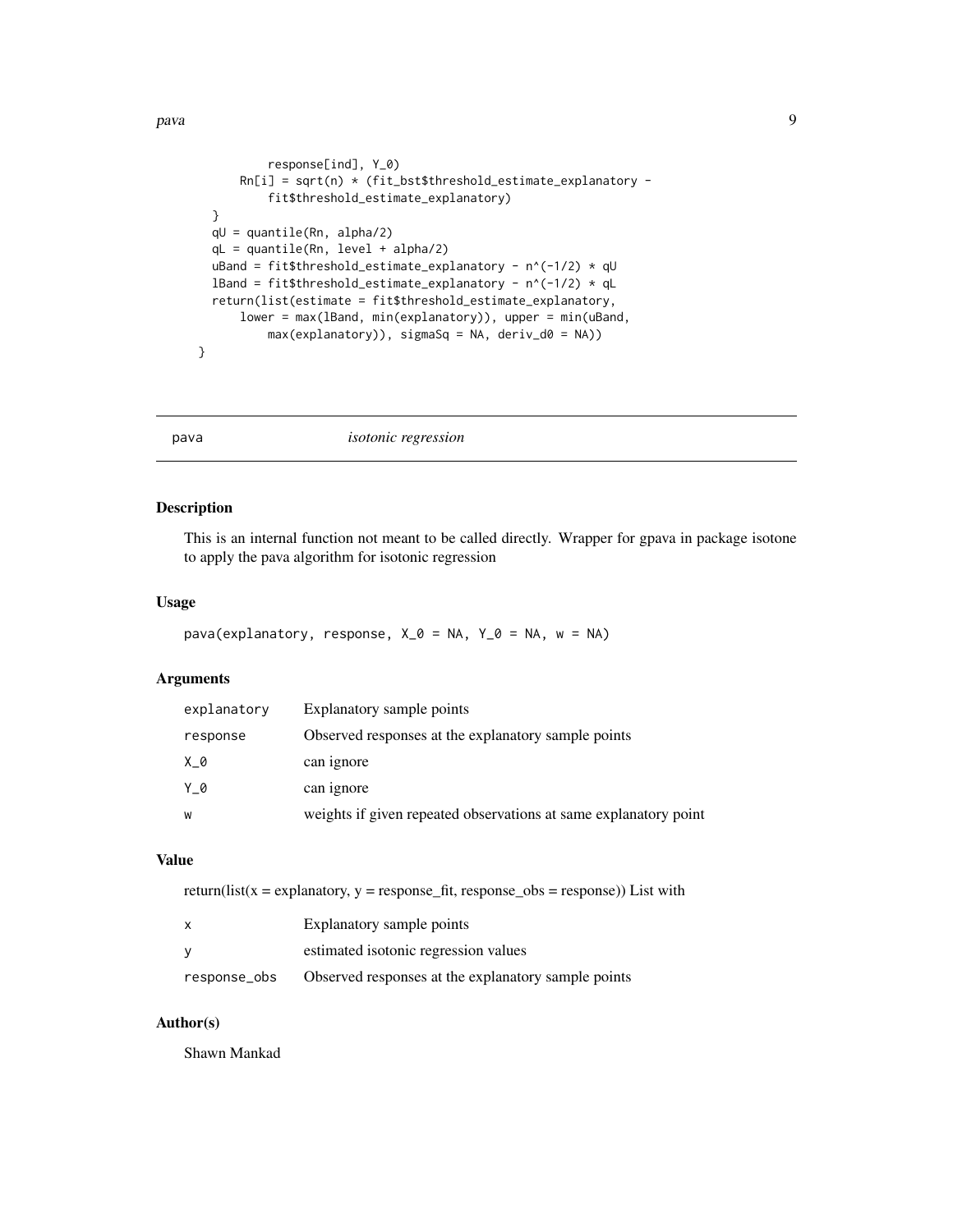#### References

de Leeuw J, Hornik K, Mair P (2009). 'Isotone Optimization in R: Pool-Adjacent-Violators Algorithm (PAVA) and Active Set Methods.' Journal of Statistical Software, 32(5), 1-24. ISSN 1548- 7660. URL http://www.jstatsoft.org/v32/i05.

#### Examples

{

```
X=runif(25, 0,1)
Y=X^2+rnorm(n=length(X), sd=0.1)
pava(X, Y, 0.25, 0.5)
## The function is currently defined as
function (explanatory, response, X_0 = NA, Y_0 = NA, w = NA)
    require(isotone)
   if (is.na(w))
       w = rep(1, length(explanatory))
   ind = order(explanatory, decreasing = FALSE)
    if (sum(diff(ind) < 0) != 0) {
       explanatory = explanatory[ind]
       response = response[ind]
    }
    if (is.na(X_0) && is.na(Y_0)) {
       fit = gpava(explanatory, response)
       response_fit = fit$x
    }
    else if (is.na(X_0) || is.na(Y_0)) {
       warning("Only X_0 or only Y_0 was supplied. Please check arguments.")
    }
   else {
       n = length(explanatory)
       if (sum(response < Y_0) == n && sum(explanatory < X_0) ==
            n) {
            warning("Warning: X_0 and Y_0 are outside observed region")
            fit = gpava(explanatory, response)
            response_fit = fit$x
       }
       else if (sum(response < Y_0) == n && sum(explanatory <
           X_0 == 0) {
            warning("Warning: X_0 and Y_0 are outside observed region")
            return(list(x = explanatory, y = rep(Y_0, n), y_compressed = rep(Y_0,
                n)))
       }
       else if (sum(response < Y_0) == n) {
            warning("Warning: Y_0 is outside observed region")
            n2 = n - sum(explanatory < X_0)y1 = response[explanatory < X_0]
            x1 = explanatory[explanatory < X_0]
            fit = gpava(x1, y1)response_fit = c(sapply(fitsx, min, Y_0), rep(Y_0,n2))
       }
```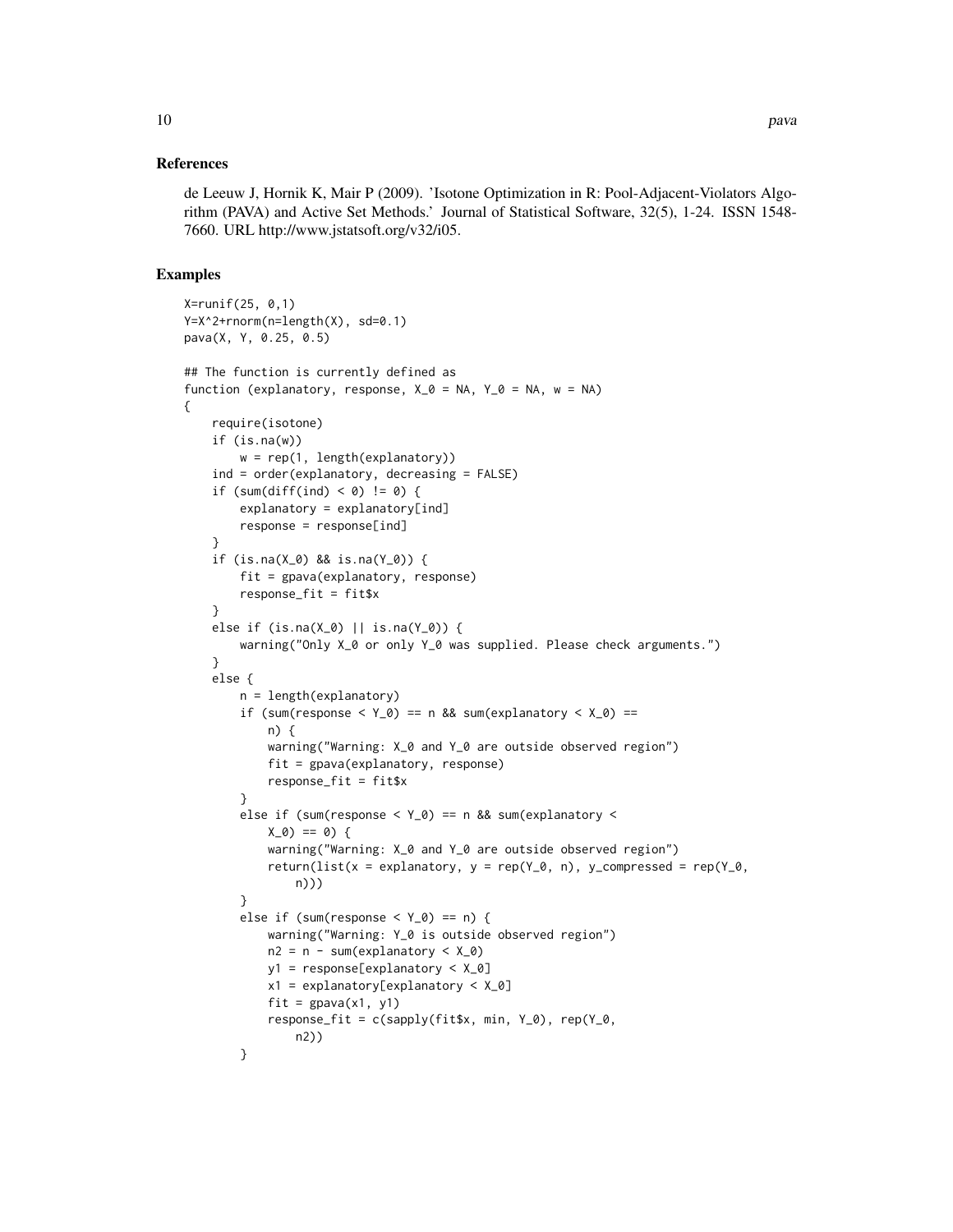```
else if (sum(response >= Y_0) == n && sum(explanatory <
        X_0) == n) {
        warning("Warning: X_0 and Y_0 are outside observed region")
        return(list(x = explanatory, y = rep(Y_0, n), y_compressed = rep(Y_0,
            n)))
    }
    else if (sum(response >= Y_0) == n && sum(explanatory <
        X_0 == 0) {
        warning("Warning: X_0 and Y_0 are outside observed region")
        fit = gpava(explanatory, response)
        response_fit = fit$x
    }
    else if (sum(response >= Y_0) == n) {
        warning("Warning: Y_0 is outside observed region")
        n2 = n - sum(explanatory > X_0)y1 = response[explanatory > X_0]
        x1 = explanatory[explanatory > X_0]
        fit = gpava(x1, y1)response_fit = c(rep(Y_0, n2), sapply(fit$x, max,
            Y_0))
    }
    else if (sum(explanatory < X_0) == n) {
        warning("Warning: X_0 is outside observed region")
        fit = gpava(explanatory, response)
        response_fit = sapply(fit$x, min, Y_0)
    }
    else if (sum(explanatory < X_0) == 0) {
        warning("Warning: X_0 is outside observed region")
        fit = gpava(explanatory, response)
        response_fit = sapply(fit$x, max, Y_0)
    }
    else {
        y1 = response[explanatory < X_0]
        x1 = explanatory[explanatory < X_0]
        y2 = response[explanatory >= X_0]
        x2 = explanatory[explanatory >= X_0]
        fit1 = \text{g}pava(x1, y1)
        fit2 = gpava(x2, y2)response_fit = c(sapply(fit1$x, min, Y_0), sapply(fit2$x,
            max, Y_0))
    }
}
return(list(x = explanatory, y = response_fit, response_obs = response))
```
plot.twostageTE *Plot function for twostageTE*

#### Description

}

Plots a twostageTE object, displaying samples, point estimate and confidence interval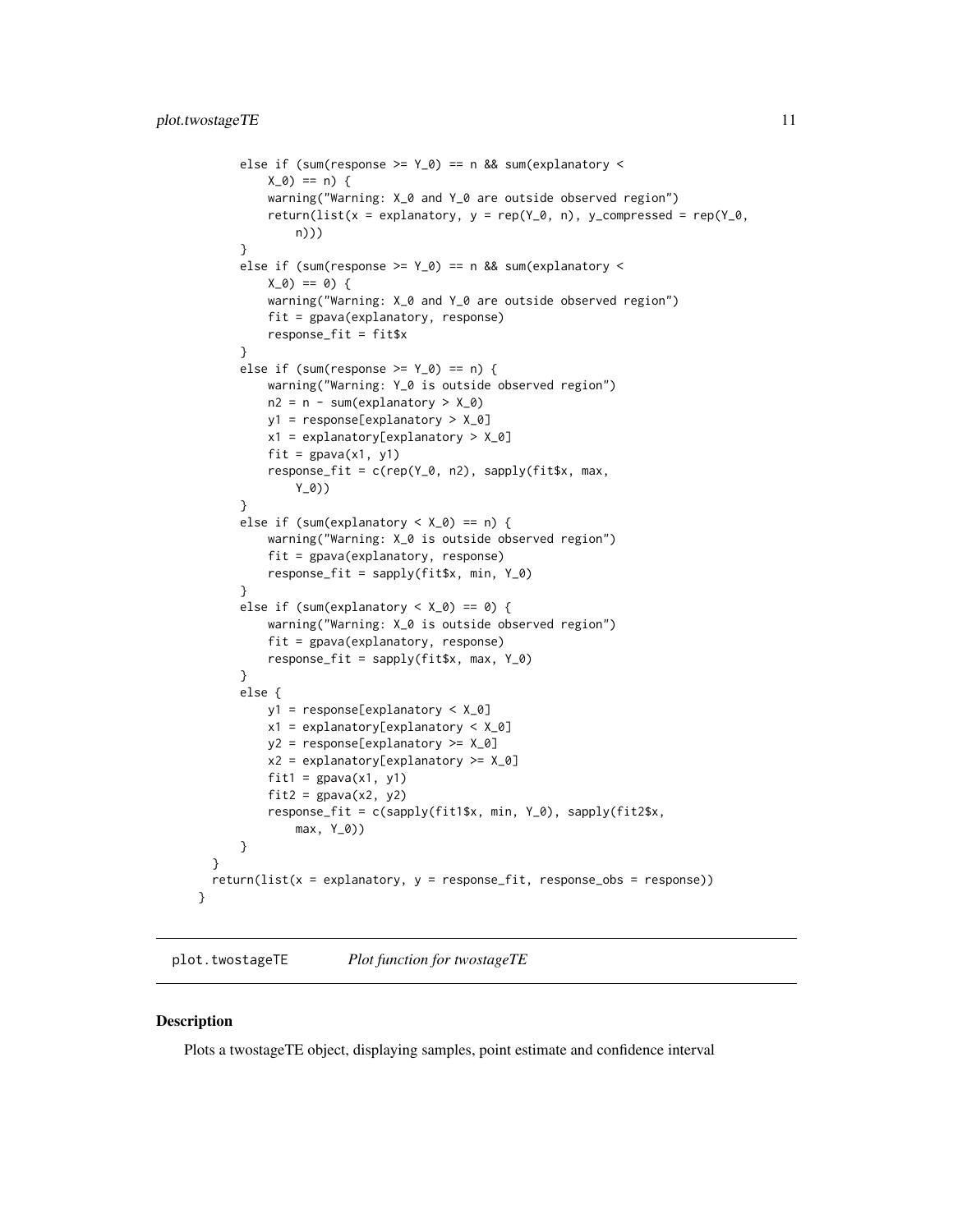#### Usage

```
## S3 method for class 'twostageTE'
plot(x, \ldots)
```
#### **Arguments**

| X       | twostageTE object |
|---------|-------------------|
| $\cdot$ | ignored           |

#### Value

Scatterplot of the samples and estimated regression, with confidence intervals

#### Author(s)

Shawn Mankad

#### Examples

{

```
X=runif(25, 0,1)
Y=X^2+rnorm(n=length(X), sd=0.1)
oneStage_IR=stageOneAnalysis(X, Y, 0.25, type="IR-wald", 0.99)
plot(oneStage_IR)
## The function is currently defined as
function (x, ...)
    if (!inherits(x, "twostageTE")) {
        stop("Error: Object is not of class twostageTE")
    }
    plot_gpava <- function(x, main = "PAVA Plot", xlab = "Predictor",
        ylab = "Response", col = "lightblue", ...) {
        o \leftarrow order(x$z)xval \leftarrow x$z[o]yval \leftarrow x$x[o]
        xcum <- c(xval[1] - mean(diff(xval)), xval)
        jumps <- ((1:length(yval))[!duplicated(yval)] - 1)[-1]
        jumps <- c(1, jumps, length(xval))
        lines(xval, yval, col = col, lwd = 1, type = "S")
        points(xval[jumps], yval[jumps], col = col, pch = 13)
    }
    pava1 = gpava(z = x $X1, y = x $Y1)if (!is.na(x$L2)) {
        pava2 = gpava(z = x $X2, y = x $Y2)}
    if (!is.na(x$L2)) {
        plot(x = x$X1, y = x$Y1, pch = "1", cex = 1.5, xlab = "",ylab = "", ylim = range(c(x$Y1, x$Y2)), col = "grey80")
        abline(h = x$threshold, 1ty = 3, 1wd = 1, col = 2)points(x = x $X2, y = x $Y2, pch = "2", cex = 1.5, col = "grey65")plot_gpava(pava2, col = "blue")
```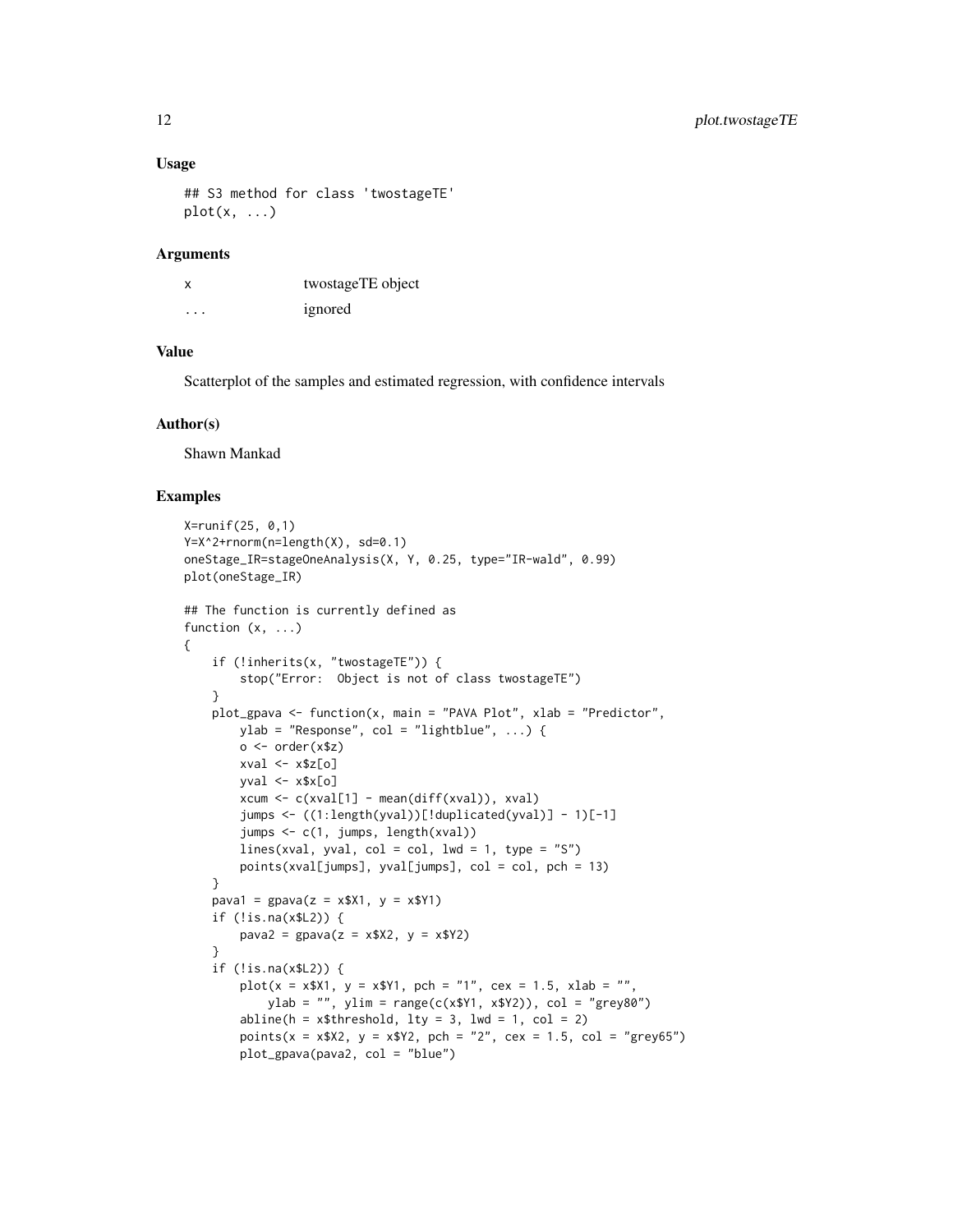```
}
  else {
      plot(x = x$X1, y = x$Y1, pch = "1", cex = 1.5, xlab = "",ylab = "", col = "grey80")abline(h = x$threshold, lty = 3, lwd = 1, col = 2)
      plot_gpava(pava1, col = 1)
  }
  abline(v = x$L1, lty = 2, lwd = 2)
  abline(v = x$01, lty = 2, lwd = 2)
  if (!is.na(x$L2)) {
      abline(v = x$L2, col = "blue", lwd = 2)abline(v = x$U2, col = "blue", lwd = 2)}
  points(x = x$estimate, y = x$threshold, col = "blue", pch = 4,
     cex = 1.5if (!is.na(x$L2)) {
      segments(x$estimate, min(c(x$Y1, x$Y2)) - 1, x$estimate,
          x$threshold, lwd = 2, col = "blue")
  }
  else {
      segments(x$estimate, min(x$Y1) - 1, x$estimate, x$threshold,
          lwd = 2, col = "blue")}
  mtext('Explanatory", side = 1, line = 2.5, cex = 1.65)mtext{text("Response", side = 2, line = 2, cex = 1.65)}if (!is.na(x$L2)) {
      legend("topleft", c("Estimate", "1st Stage CI", "2nd Stage CI",
          "2nd Stage Iso-Regression"), pch = c(4, NA, NA, 13),
          col = c("blue", 1, "blue", "blue"), lty = c(NA, 2,1, 1), lwd = c(NA, 2, 2, 1), bg = "white")
  }
  else {
      legend("topleft", c("Estimate", "1st Stage CI", "1st Stage Iso-Regression"),
          pch = c(4, NA, 13), col = c("blue", 1, 1), lty = c(NA,2, 1), lwd = c(NA, 2, 1), bg = "white")
 }
}
```
print.twostageTE *print for twostageTE*

#### Description

print method for twostageTE

#### Usage

```
## S3 method for class 'twostageTE'
print(x, \ldots)
```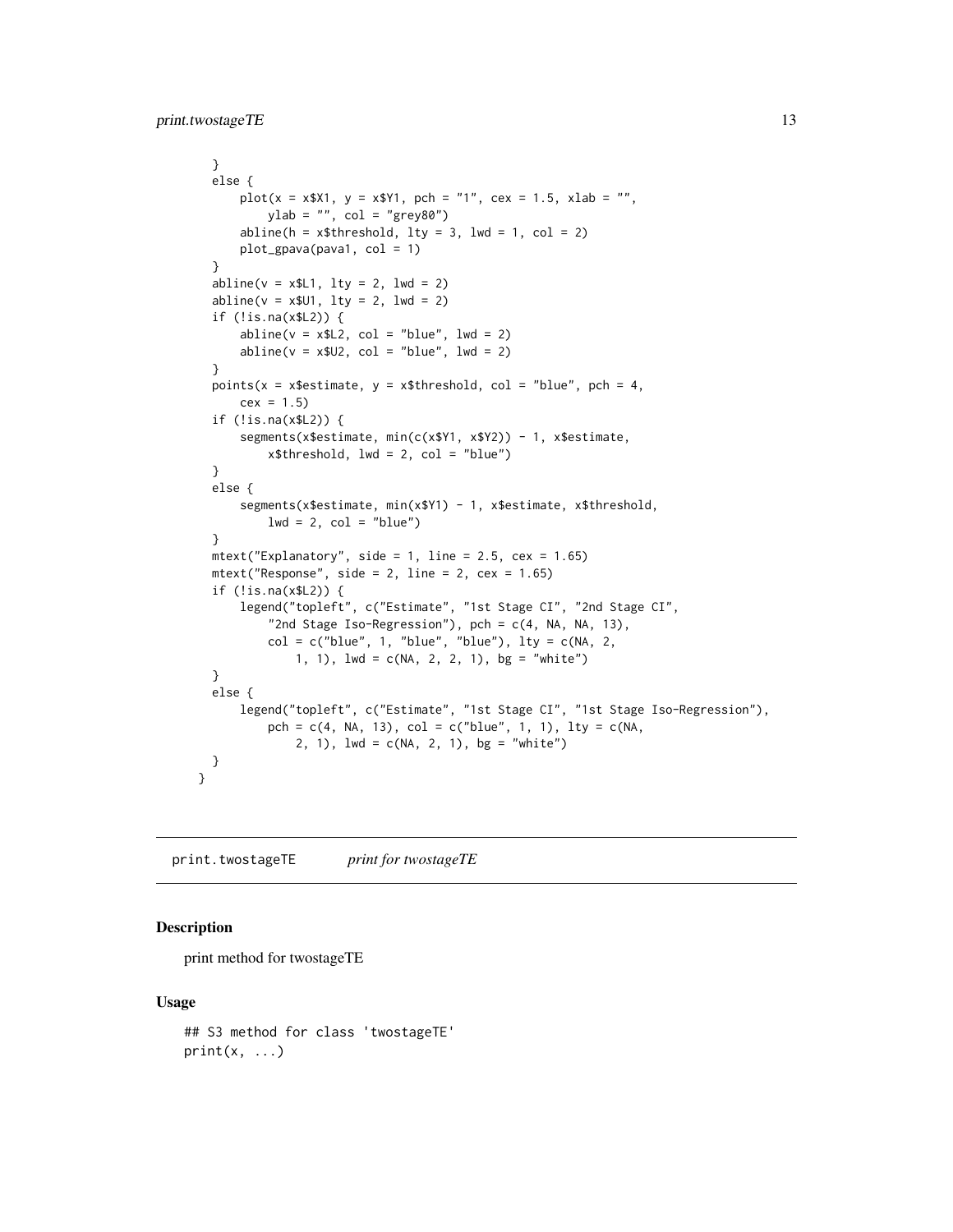#### **Arguments**

|   | twostageTE object |
|---|-------------------|
| . | ignored           |

#### Value

prints basic information about the object (point estimate and confidence intervals)

#### Author(s)

Shawn Mankad

## Examples

```
X=runif(25, 0,1)
Y=X^2+rnorm(n=length(X), sd=0.1)
oneStage_IR=stageOneAnalysis(X, Y, 0.25, type="IR-wald", 0.99)
print(oneStage_IR)
## The function is currently defined as
function (x, \ldots){
    if (!inherits(x, "twostageTE")) {
       stop("Error: Object is not of class twostageTE")
    }
    if (!is.null(cl \leq x$call)) {
       names(cl)[2] <- ""
       cat("Call:\n")
       dput(cl)
    }
   cat(sprintf("\n%.1f%% Confidence Interval", x$level * 100))
   if (is.na(x$L2)) {
       cat(sprintf("\nn Lower d0_hat Upper\n%d %.3f %.3f %.3f\n",
           length(x$Y1), x$L1, x$estimate, x$U1))
    }
   else {
       cat(sprintf("\nn1 n2 Lower d0_hat Upper\n%d %d %.3f %.3f %.3f\n",
           length(x$Y1), length(x$Y2), x$L2, x$estimate, x$U2))
    }
    invisible(x)
 }
```
RVforLR\_realizations *Realizations of Random variable for LR-based confidence intervals*

#### Description

Realizations of the random variable that the likelihood ratio test statistic converges to

<span id="page-13-0"></span>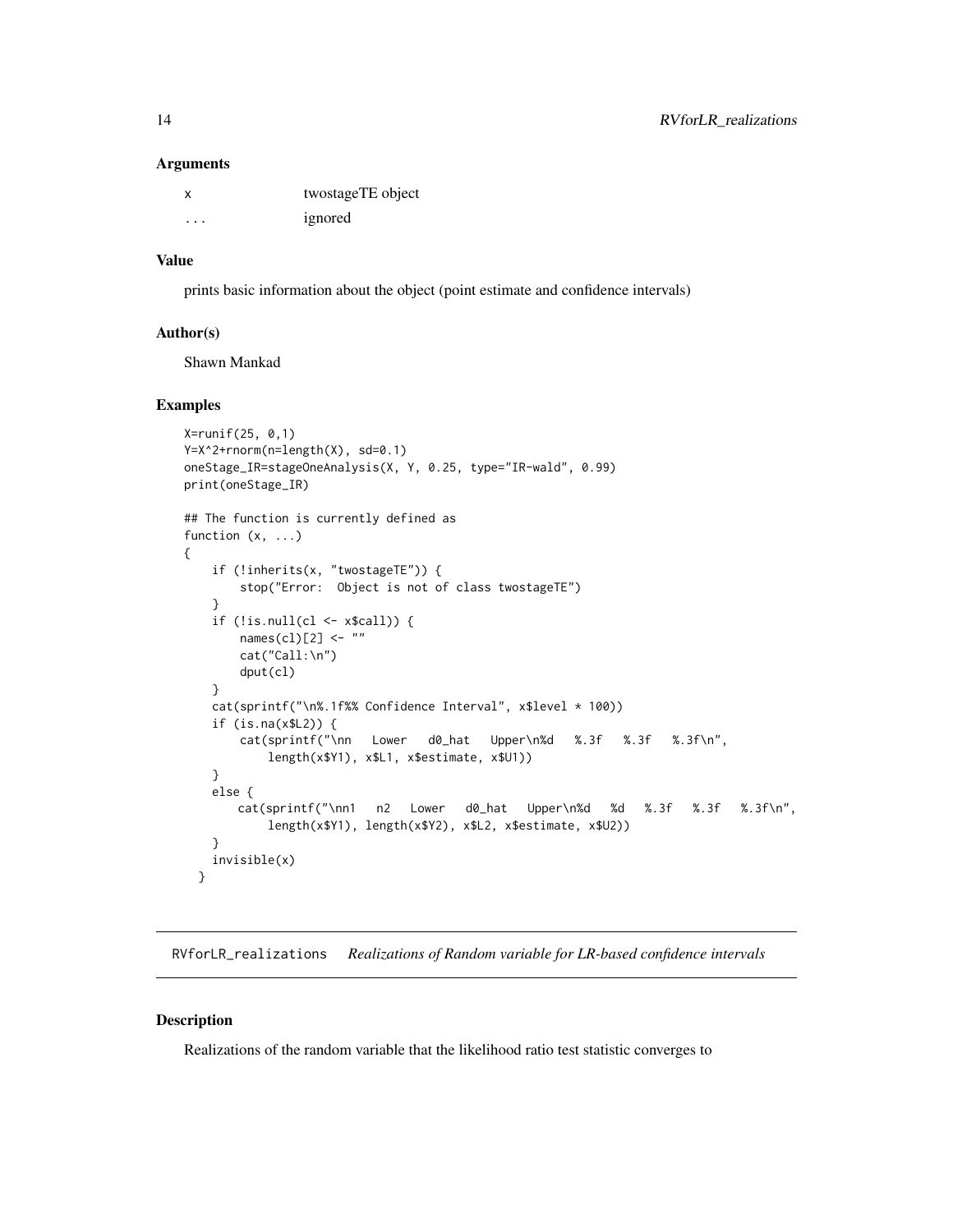<span id="page-14-0"></span>stageOneAnalysis 15

## Usage

data("RVforLR\_realizations")

## Format

A data frame of realizations.

## References

Banerjee M (2000). Likelihood Ratio Inference in Regular and Non-regular Problems. Ph.D. thesis, University of Washington.

Banerjee M (2009). 'Inference in exponential family regression models under certain shape constraints.' In Advances in Multivariate Statistical Methods, Statistical Science and Interdisciplinary Research, volume 4, pp. 249-72. World Scientific.

Banerjee M, Wellner J (2001). 'Likelihood Ratio Tests for Monotone Functions.' Annals of Statistics, 29, 1699 - 1731.

## Examples

data("RVforLR\_realizations")

stageOneAnalysis *Stage one analysis*

## Description

Wrapper function for twoStageTE that users can directly call on their data.

#### Usage

```
stageOneAnalysis(explanatory, response, threshold,
   type = "IR-wald", level = 0.99)
```
#### Arguments

| explanatory | Explanatory sample points                                     |
|-------------|---------------------------------------------------------------|
| response    | Observed responses at the explanatory sample points           |
| threshold   | Threshold of interest                                         |
| type        | String input of either "IR-wald" (default) or "IR-likelihood" |
| level       | Desired confidence level (defaults to 0.99)                   |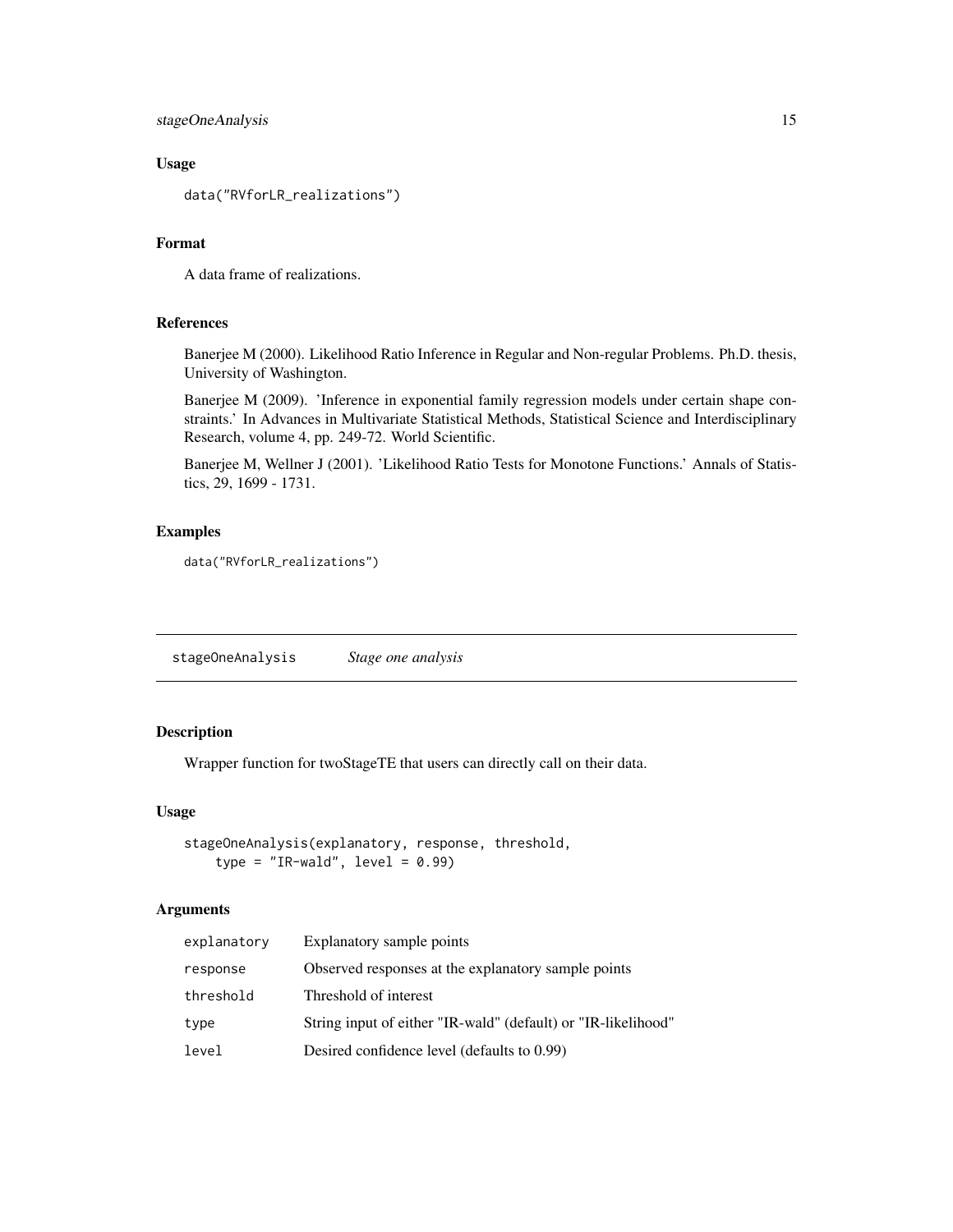## Value

List:

| l 1            | Lower bound of CI                |
|----------------|----------------------------------|
| U1             | Upper bound of CI                |
| estimate       | Threshold estimate               |
| level          | Confidence level                 |
| X1             | First stage explanatory variable |
| Υ1             | First stage response variable    |
| X2             | <b>NA</b>                        |
| Y <sub>2</sub> | <b>NA</b>                        |
| $\sqrt{2}$     | <b>NA</b>                        |
| U <sub>2</sub> | <b>NA</b>                        |
| call           | Method call                      |
| sigmaSq        | Estimate of variance             |
| deriv d0       | Derivative estimate              |
| class          | twostageTE                       |

## Author(s)

Shawn Mankad

#### See Also

See Also as [stageTwoAnalysis](#page-16-1), ~~~

```
X=runif(25, 0,1)
Y=X^2+rnorm(n=length(X), sd=0.1)
oneStage_IR=stageOneAnalysis(X, Y, 0.25, type="IR-wald", 0.99)
## The function is currently defined as
function (explanatory, response, threshold, type = "IR-wald",
    level = 0.99{
   cl1 <- match.call(expand.dots = TRUE)
    if (type == "IR-wald") {
       CI = waldConfidenceInterval_ir_stageOne(explanatory,
            response, threshold, level = level)
        return(structure(list(L1 = CI$lower, U1 = CI$upper, estimate = CI$estimate,
            C_1 = C_1 \cC_1, threshold = threshold, level = level,
            X1 = explanatory, Y1 = response, X2 = NA, Y2 = NA,
            L2 = NA, U2 = NA, call = c11, sigmaSq = CI$sigmaSq,
            deriv_d0 = CI$deriv_d0), class = "twostageTE"))
    }
```
<span id="page-15-0"></span>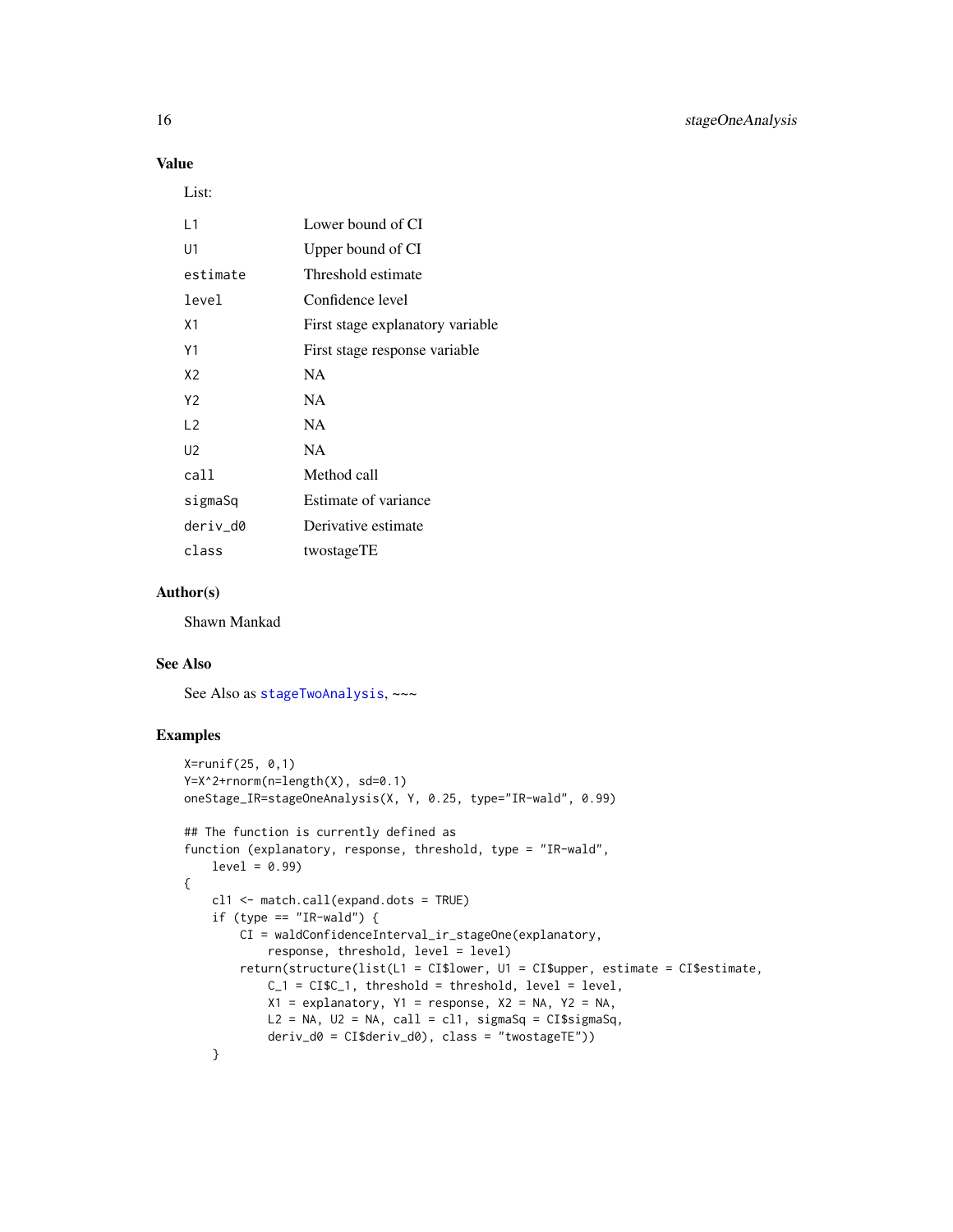```
else if (type == "IR-likelihood") {
      CI = likelihoodConfidenceInterval(explanatory, response,
          threshold, level = level)
      return(structure(list(L1 = CI$lower, U1 = CI$upper, estimate = CI$estimate,
          threshold = threshold, level = level, X1 = explanatory,
          Y1 = response, X2 = NA, Y2 = NA, L2 = NA, U2 = NA,
          call = cl1, sigmaSq = CI$sigmaSq, deriv_d0 = CI$deriv_d0),
          class = "twostageTE"))
  }
  else if (type == "SIR") {
     CI = waldConfidenceInterval_sir_stageOne(explanatory,
          response, threshold, level = level)
      return(structure(list(L1 = CI$lower, U1 = CI$upper, estimate = CI$estimate,
          threshold = threshold, level = level, X1 = explanatory,
          Y1 = response, X2 = NA, Y2 = NA, L2 = NA, U2 = NA,call = cl1, sigmaSq = CI$sigmaSq, deriv_d0 = CI$deriv_d0),
          class = "twostageTE"))
  }
  else error("stageOneAnalysis: type should be either 'IR-wald',
      'IR-likelihood' or 'SIR'")
}
```
<span id="page-16-1"></span>stageTwoAnalysis *Stage two analysis*

#### Description

Wrapper function for twoStageTE that users can directly call on their data.

#### Usage

```
stageTwoAnalysis(stageOne, explanatory, response, type = "IR-wald",
   level = 0.95, combineData=FALSE)
```
## Arguments

| stageOne    | Object returned from calling the function stageOneAnalysis                               |
|-------------|------------------------------------------------------------------------------------------|
| explanatory | Explanatory sample points                                                                |
| response    | Observed responses at the explanatory sample points                                      |
| type        | String input of either "IR-wald" (default), "IR-likelihood" or "locLinear"               |
| level       | Confidence level (defaults to 0.95)                                                      |
| combineData | Optional boolean input on whether to combine data from both stages. Default is<br>FALSE. |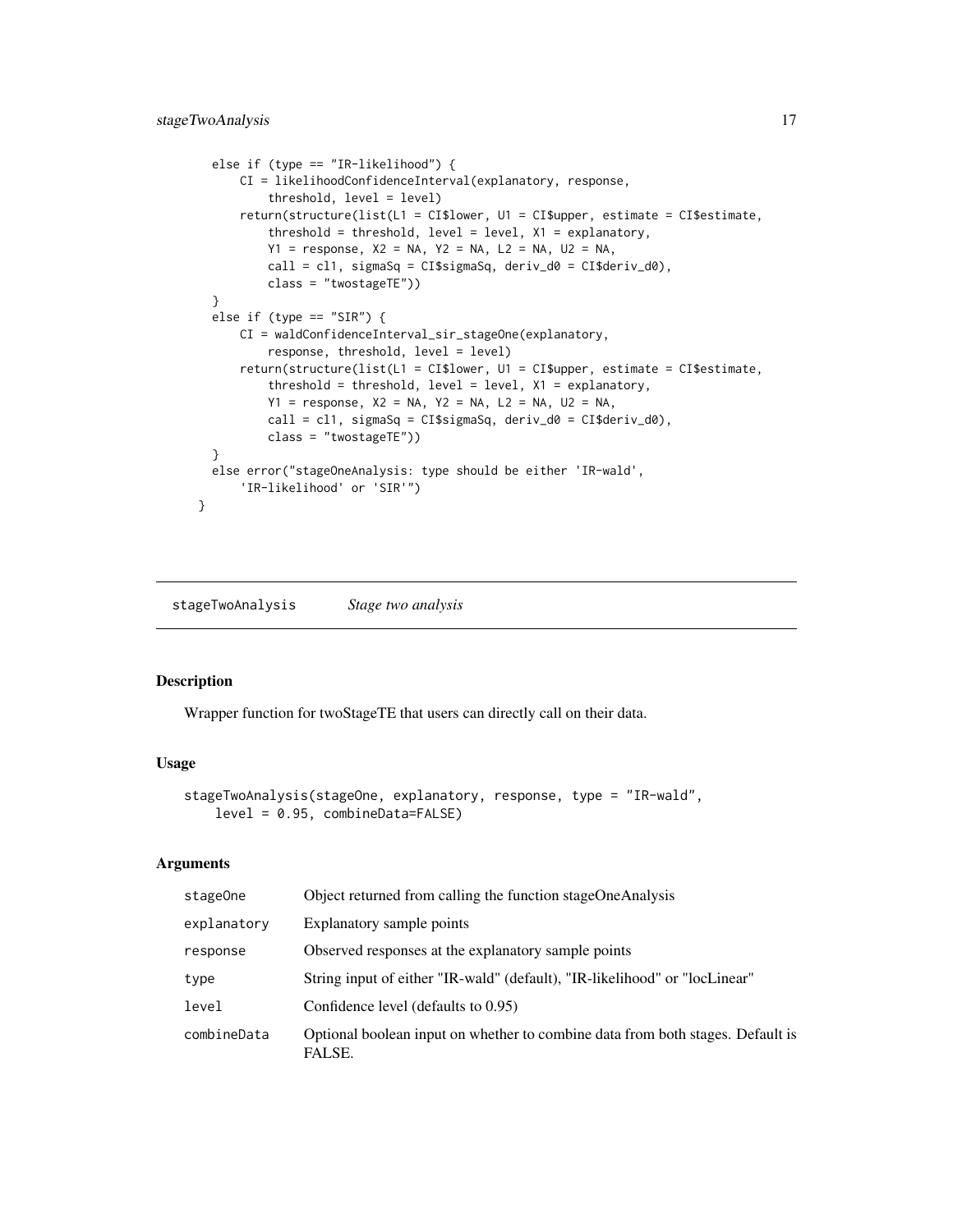#### Value

List:

| Lower bound of CI                 |
|-----------------------------------|
| Upper bound of CI                 |
| Threshold estimate                |
| Confidence level                  |
| First stage explanatory variable  |
| First stage response variable     |
| Second stage explanatory variable |
| Second stage response variable    |
| Ssecond stage lower bound of CI   |
| Second stage upper bound of CI    |
| Method Call                       |
| Estimate of variance              |
| Derivative estimate               |
| twostageTE                        |
|                                   |

## Author(s)

Shawn Mankad

```
X=runif(25, 0,1)
Y=X^2+rnorm(n=length(X), sd=0.1)
oneStage_IR=stageOneAnalysis(X, Y, 0.25, type="IR-wald", 0.99)
X2=runif(75,oneStage_IR$L1 ,oneStage_IR$U1)
Y2=X2^2+rnorm(n=length(X2), sd=0.1)
twoStage_IR = stageTwoAnalysis(oneStage_IR, X2, Y2, type="IR-wald", 0.95)
## The function is currently defined as
function (stageOne, explanatory, response, type = "IR-wald",
   level = 0.95, combineData = FALSE)
{
   cl1 <- match.call(expand.dots = TRUE)
   Y_0 = stageOne$threshold
   C_1 = stageOne$C_1gamma1=1/3
   if (combineData) {
explanatory = c(explanatory ,
    stageOne$X1[stageOne$X1 > stageOne$L1 & stageOne$X1 < stageOne$U1])
response = c(response ,
   stageOne$Y1[stageOne$X1 > stageOne$L1 & stageOne$X1 < stageOne$U1])
    }
    if (type == "IR-wald") {
       CI = waldConfidenceInterval_ir_stageTwo(explanatory,
```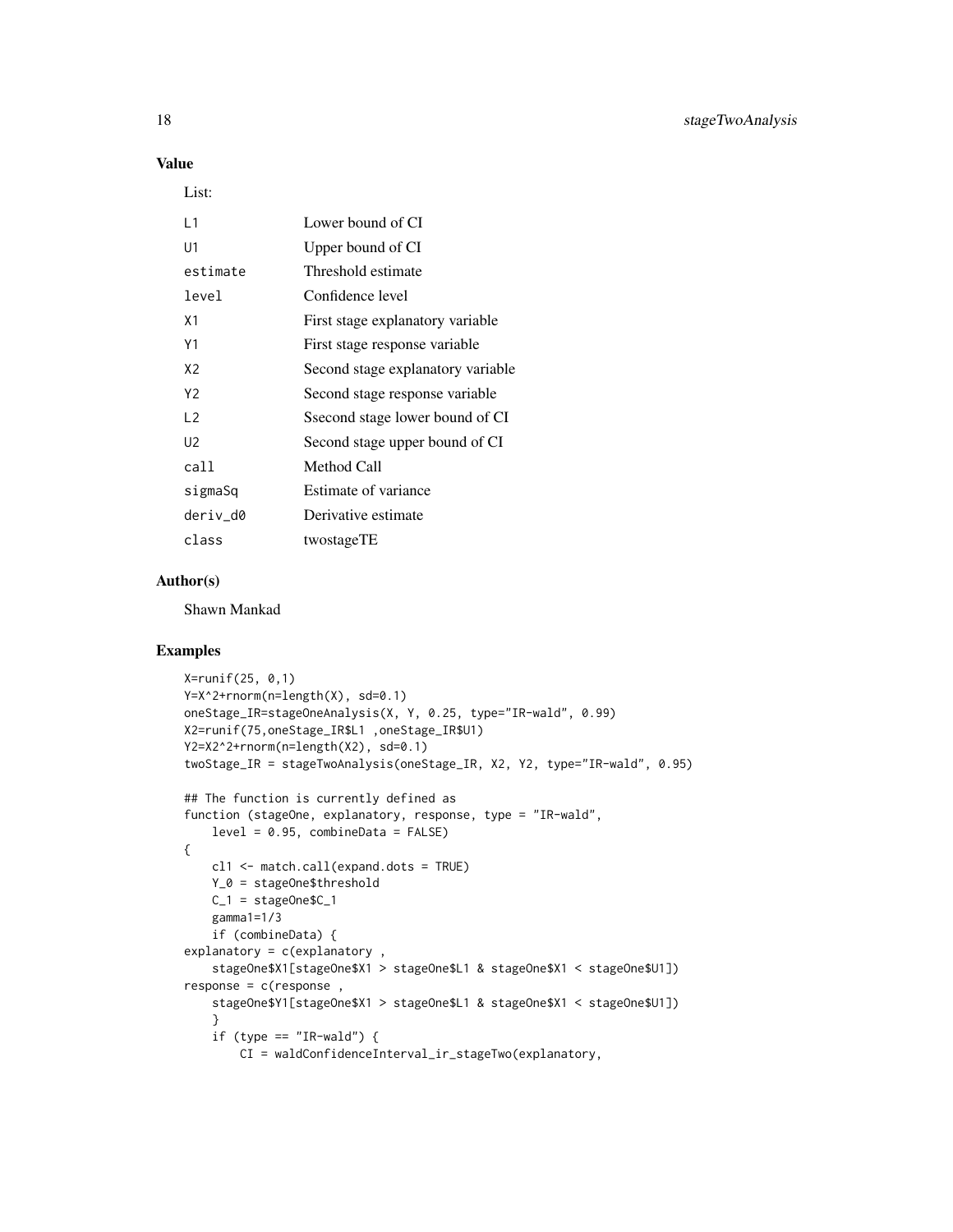```
response, Y_0, level = level, gamma1 = gamma1, C_1 = C_1,
          n1 = length(stageOne$X1))
      return(structure(list(L2 = CI$lower, U2 = CI$upper, estimate = CI$estimate,
          threshold = Y_0, level = level, X1 = \text{stageOne$X1},
          Y1 = stageOne$Y1, X2 = explanatory, Y2 = response,
          L1 = stageOne$L1, U1 = stageOne$U1, call = cl1, sigmaSq = CI$sigmaSq,
          deriv_d0 = CI$deriv_d0), class = "twostageTE"))
  }
  else if (type == "IR-likelihood") {
      CI = likelihoodConfidenceInterval(explanatory, response,
          Y_0, level = level)
      return(structure(list(L2 = CI$lower, U2 = CI$upper, estimate = CI$estimate,
          threshold = Y_0, level = level, X1 = stageOne$X1,
          Y1 = stageOne$Y1, X2 = explanatory, Y2 = response,
          L1 = stageOne$L1, U1 = stageOne$U1, call = cl1, sigmaSq = CI$sigmaSq,
          deriv_d0 = CI$deriv_d0), class = "twostageTE"))
  }
  else if (type == "SIR") {
     CI = waldConfidenceInterval_sir_stageTwo(explanatory = explanatory,
          response = response, Y_0 = Y_0, gamma1 = gamma1,
          C_1 = C_1, level = level)
      return(structure(list(L2 = CI$lower, U2 = CI$upper, estimate = CI$estimate,
          threshold = Y_0, level = level, X1 = stageOne$X1,
          Y1 = stageOne$Y1, X2 = explanatory, Y2 = response,
          L1 = stageOne$L1, U1 = stageOne$U1, call = cl1, sigmaSq = CI$sigmaSq,
          deriv_d0 = CI$deriv_d0), class = "twostageTE"))
  }
  else if (type == "locLinear") {
      CI = linearBootstrapConfidenceInterval_stageTwo(explanatory = explanatory,
          response = response, Y_0 = Y_0, level = level)
      return(structure(list(L2 = CI$lower, U2 = CI$upper, estimate = CI$estimate,
          threshold = Y_0, level = level, X1 = stageOne$X1,
          Y1 = stageOne$Y1, X2 = explanatory, Y2 = response,
          L1 = stageOne$L1, U1 = stageOne$U1, call = cl1, sigmaSq = CI$sigmaSq,
          deriv_d0 = CI$deriv_d0), class = "twostageTE"))
  }
  else error("stageOneAnalysis: type should be either
      'IR-wald','IR-likelihood', 'SIR', or 'locLinear'")
}
```
summary.twostageTE *summary method for object twostageTE*

#### **Description**

summary method for object twostageTE

#### Usage

```
## S3 method for class 'twostageTE'
summary(object, ...)
```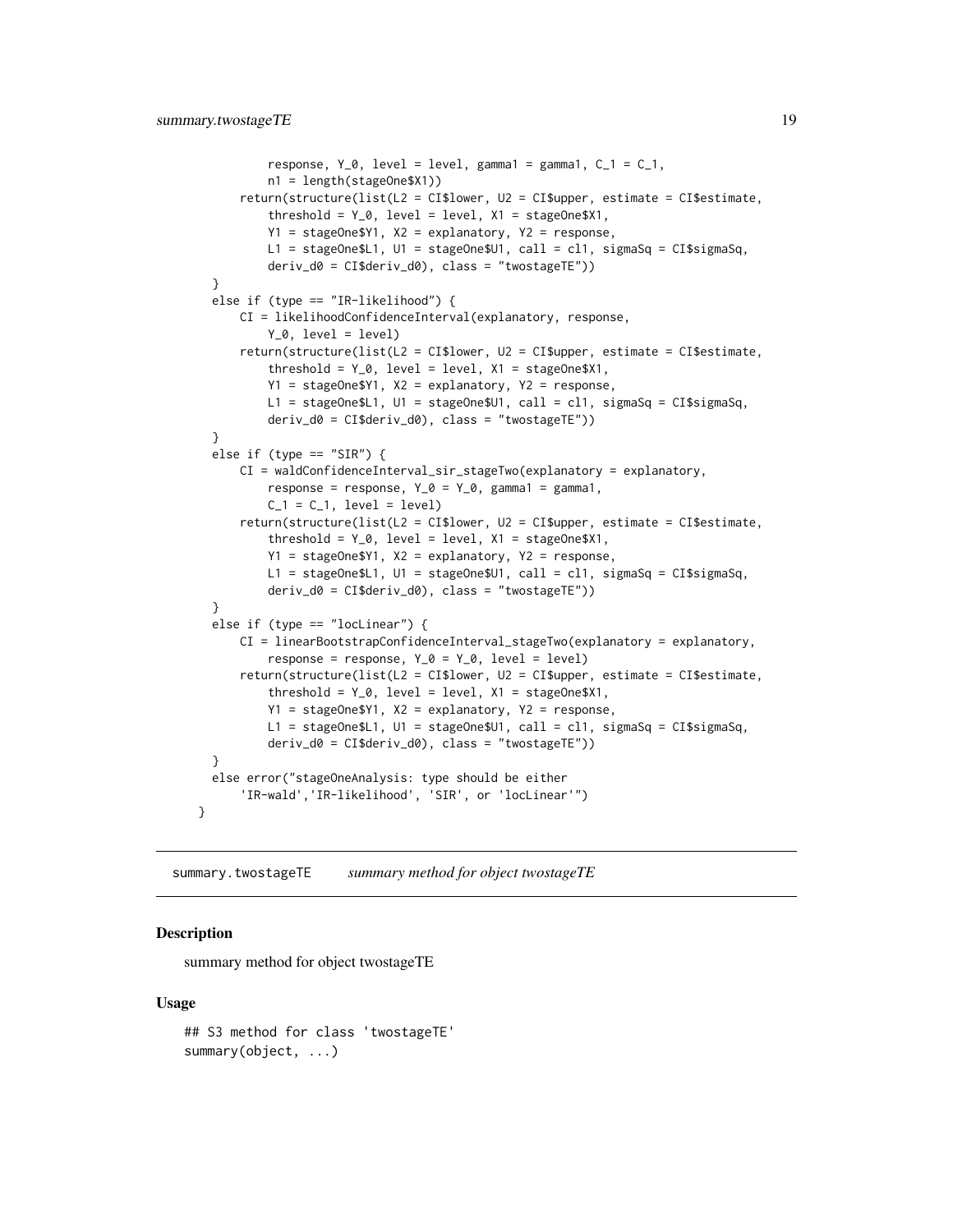## <span id="page-19-0"></span>Arguments

| object  | twostageTE object |
|---------|-------------------|
| $\cdot$ | ignored           |

#### Value

prints confidence interval, point estimate, and auxiliary estimates

## Author(s)

Shawn Mankad

## Examples

```
X=runif(25, 0,1)
Y=X^2+rnorm(n=length(X), sd=0.1)
oneStage_IR=stageOneAnalysis(X, Y, 0.25, type="IR-wald", 0.99)
summary(oneStage_IR)
```
threshold\_estimate\_ir *Threshold estimate based on IR*

## Description

Uses isotonic regression and PAVA to form a point estimate.

#### Usage

```
threshold_estimate_ir(explanatory, response, Y_0)
```
## Arguments

| explanatory | Explanatory sample points                           |
|-------------|-----------------------------------------------------|
| response    | Observed responses at the explanatory sample points |
| Y 0         | Threshold of interest                               |

## Details

This is an internal function not meant to be called directly. It function relies on the PAVA algorithm to form a point estimate.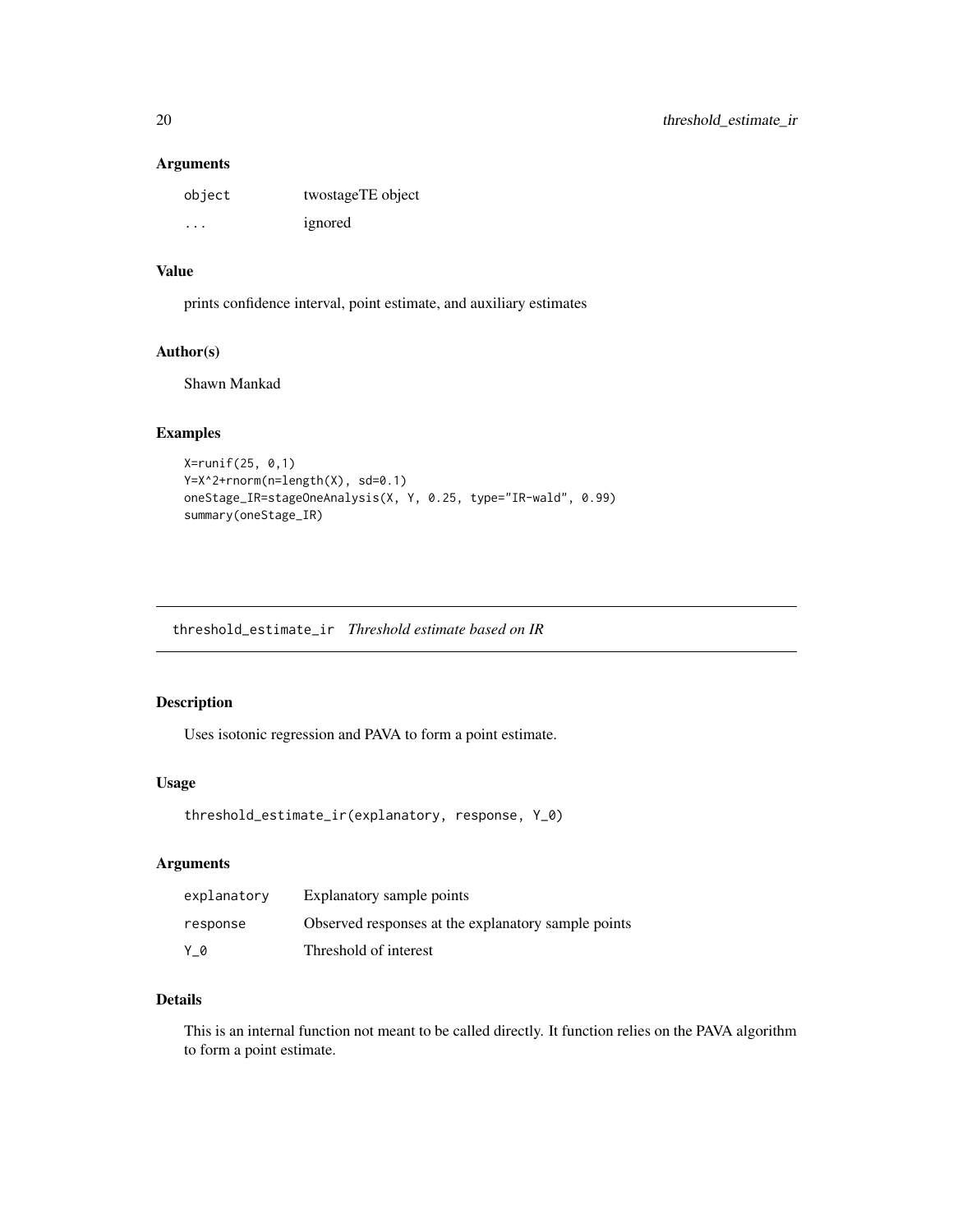## Value

list(threshold estimate explanatory = estim x, threshold estimate response = fit\$y[ind], threshold  $=$  Y\_0, Y\_hat = fit\$y, index = ind)

threshold\_estimate\_explanatory

Point estimate of d\_0

| threshold_estimate_response |                                                                                                |
|-----------------------------|------------------------------------------------------------------------------------------------|
|                             | Estimate of $f(d_0)$ , which may not be exactly equal to the desired threshold                 |
| threshold                   | Threshold of interest (equal to $Y$ 0 input)                                                   |
| Y hat                       | Fitted values from PAVA                                                                        |
| index                       | index that corresponds to the point estimate, so that Y_hat[index]=threshold_estimate_response |

#### Author(s)

Shawn Mankad

#### Examples

{

```
X=runif(25, 0,1)
Y=X^2+rnorm(n=length(X), sd=0.1)
stageOneAnalysis(X, Y, 0.25, type="IR-wald", 0.99)
## The function is currently defined as
function (explanatory, response, Y_0)
   n = length(response)
   if (sum(response \leq Y_0) == n) {
       warning("Y_0 is outside observed region")
       list(threshold_estimate_explanatory = max(explanatory),
           threshold_estimate_response = max(response), threshold = Y_0,
           Y_hat = max(res్), index = n}
    else if (sum(response >= Y_0) == n) {
       warning("Y_0 is outside observed region")
       list(threshold_estimate_explanatory = min(explanatory),
           threshold_estimate_response = min(response), threshold = Y_0,
           Y_hat = min(response), index = 1}
    else {
       fit = pava(explanatory, response)
       if (sum(fit$y >= Y_0) == 0) {
           warning("estimate is on the boundary")
           ind = nestim_x = fit $x[ind]}
       else if (sum(fit$y <= Y_0) == 0) {
           warning("estimate is on the boundary")
           ind = min(which(fitsy >= Y_0))estim_x = fit$x[ind]
       }
       else {
```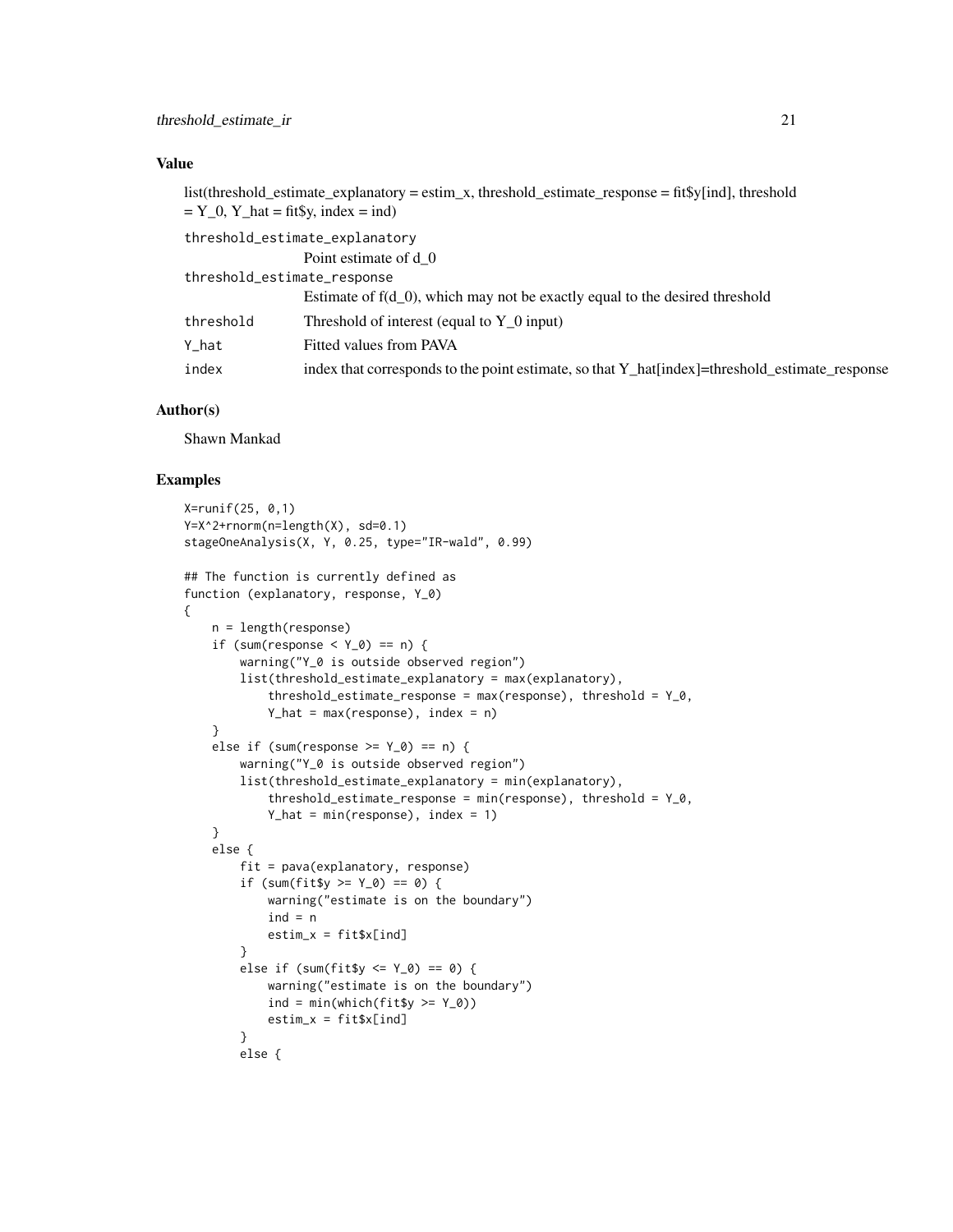```
ind = min(which(fitsy >= Y_0))estim_x = fit$x[ind]
      }
      list(threshold_estimate_explanatory = estim_x,
          threshold_estimate_response = fit$y[ind],
          threshold = Y_0, Y_0 hat = fit$y, index = ind)
  }
}
```
threshold\_estimate\_locLinear

*Threshold estimate based on local linear approximation*

## Description

The main idea for the procedure in Tang et al. (2011) is to utilize a local linear approximation in the vicinity of the first stage estimate, and to bootstrap this local approximation to obtain confidence intervals.

### Usage

threshold\_estimate\_locLinear(explanatory, response, Y\_0)

## Arguments

| explanatory | Explanatory sample points                           |
|-------------|-----------------------------------------------------|
| response    | Observed responses at the explanatory sample points |
| Y 0         | Threshold of interest                               |

## Details

This is an internal function not meant to be called directly. It function uses a local linear approximation to form a point estimate.

## Value

| threshold_estimate_explanatory |                                              |
|--------------------------------|----------------------------------------------|
|                                | Point estimate of d 0                        |
| threshold                      | Threshold of interest (equal to $Y$ 0 input) |

## Author(s)

Shawn Mankad

## References

Tang R, Banerjee M, Michailidis G (2011). 'A two-stage hybrid procedure for estimating an inverse regression function.' The Annals of Statistics, 39, 956-989.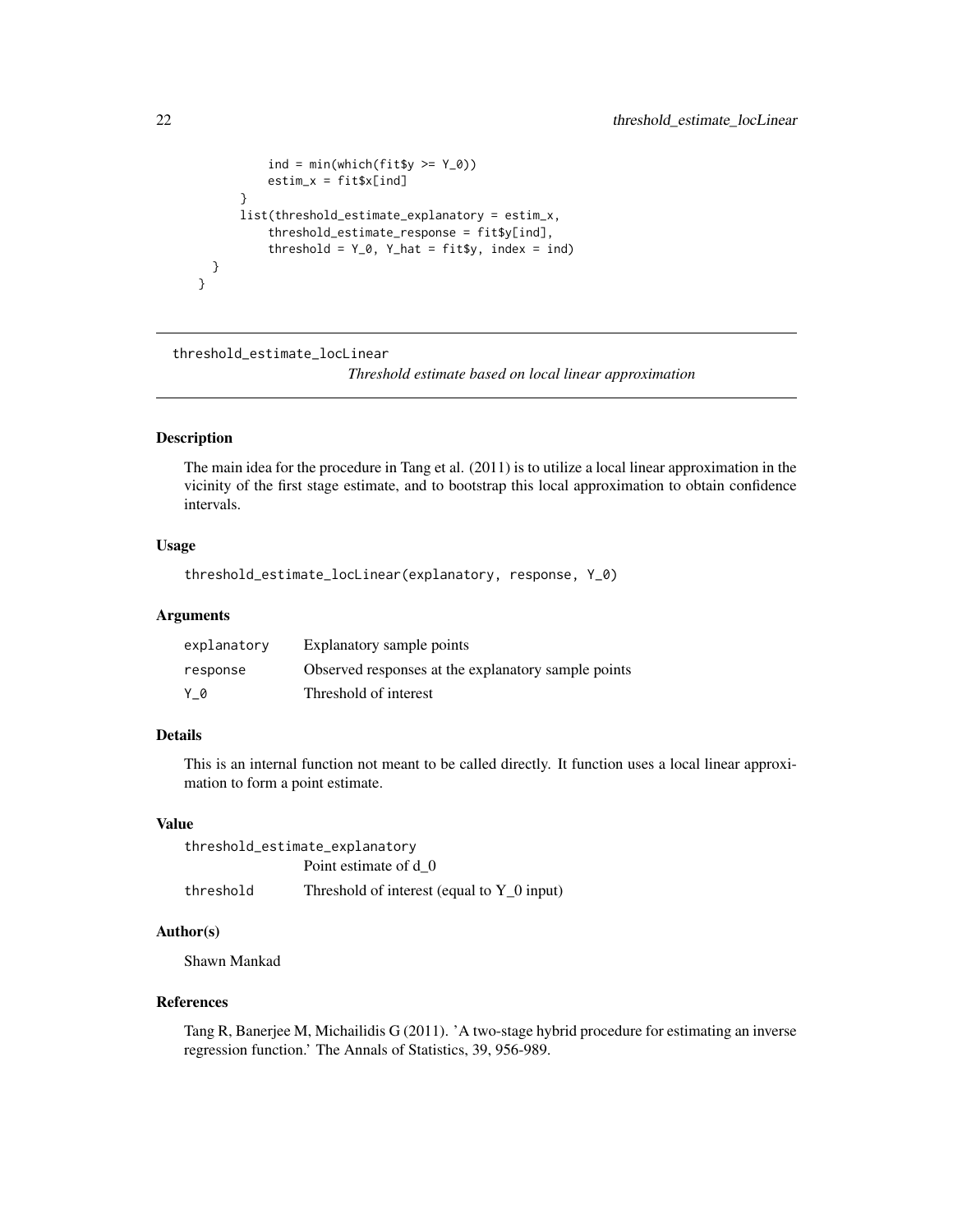## <span id="page-22-0"></span>twostageTE 23

#### Examples

```
X=runif(25, 0,1)
Y=X^2+rnorm(n=length(X), sd=0.1)
oneStage_IR=stageOneAnalysis(X, Y, 0.25, type="IR-wald", 0.99)
X2 = c(rep(oneStage_IR$L1,37),rep(oneStage_IR$U1,38))
Y2=X2^2+rnorm(n=length(X2), sd=0.1)
stageTwoAnalysis(oneStage_IR, explanatory = X2, response = Y2,
type = "locLinear", level = 0.95)
## The function is currently defined as
function (explanatory, response, Y_0)
{
   n = length(response)
    if (sum(response < Y_0) == n) {
        list(threshold_estimate_explanatory = max(explanatory),
            threshold_estimate_response = max(response), threshold = Y_0,
            Y_hat = max(res్), index = n}
    else if (sum(response >= Y_0) == n) {
        list(threshold_estimate_explanatory = min(explanatory),
            threshold_estimate_response = min(response), threshold = Y_0,
            Y_hat = min(res్), index = 1}
    else {
        beta = lm(response ~ explanatory)$coef
        estim_x = (Y_0 - beta[1])/beta[2]list(threshold_estimate_explanatory = estim_x, threshold = Y_0)
   }
  }
```
twostageTE *Threshold value estimation using two-stage plans*

#### Description

This package implements a variety of nonparametric methods for computing one-stage and twostage confidence intervals and point estimates of threshold values.

#### Details

| Package: | twostageTE |
|----------|------------|
| Type:    | Package    |
| Version: | 1.0        |
| Date:    | 2013-05-23 |
| License: | GPL-2      |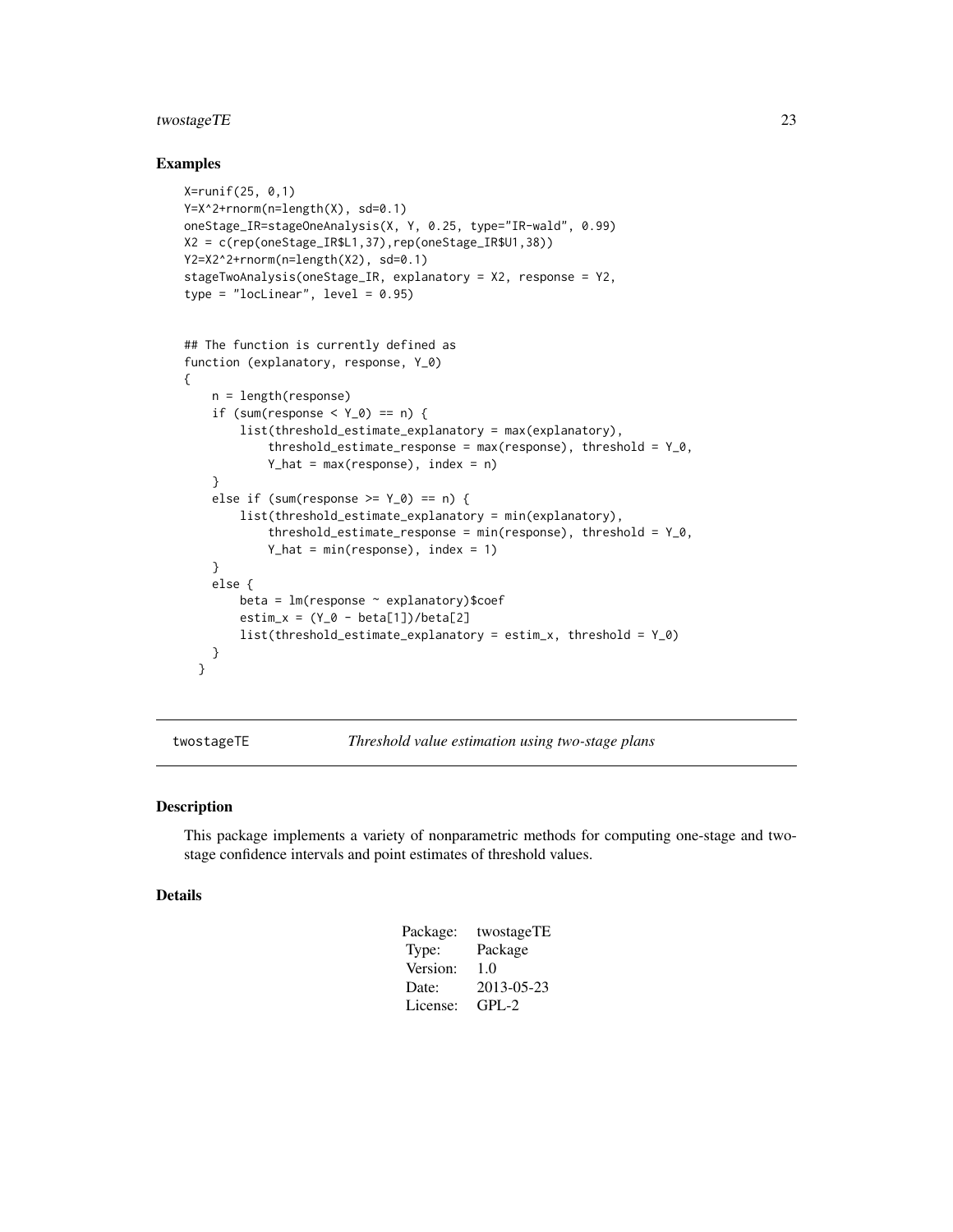The user interacts with the package by utilizing two functions: stageOneAnalysis and stageTwo-Analysis. These functions take the sampled explanatory variable and corresponding responses at the first and second stage, respectively, and outputs point estimate and confidence intervals based on different user specific procedures.

#### Author(s)

Shawn Mankad Maintainer: Shawn Mankad <smankad@umich.edu>

#### **References**

Shawn Mankad, George Michailidis, Moulinath Banerjee (2015). Threshold Value Estimation Using Adaptive Two-Stage Plans in R. Journal of Statistical Software, 67(3), 1-19. doi:10.18637/jss.v067.i03

```
## Simulating the (wiggly) isotonic Sine function ##
sampleData=function(n, lower, upper) {
x=runif(n, lower, upper)
y=(1/40)*sin(6*pi*x) + 1/4 + x/2 + (1/4)*x^2+ rnorm(n=length(x), sd=0.1)
return(list(X=x, Y=y))
}
Budget=100
d0=0.5
threshold = (1/40)*sin(6*pi*d0) + 1/4 + d0/2 + (1/4)*d0^2n1=floor(Budget*0.25)
n2=Budget - n1
samp = sampleData(n1, lower=0, upper=1)
X = \text{samples}Y = \text{samp$Y}## Two Stage IR+IR ##
stageOne_IR=stageOneAnalysis(X, Y, threshold, type="IR-wald", 0.99)
samp2 = sampleData(n2, lower=stageOne_IR$L1, upper=stageOne_IR$U1)
X2 =samp2$X
Y2 = \text{samp2$Y}twoStageIR = stageTwoAnalysis(stageOne_IR, X2, Y2, type="IR-wald", 0.95)
## Two Stage LR+LR ##
stageOne_LR=stageOneAnalysis(X, Y, threshold, type="IR-likelihood", 0.99)
samp2 = sampleData(n2, lower=stageOne_LR$L1, upper=stageOne_LR$U1)
X2 = \text{sample2$}XYZ = \text{ samp2$Y}twoStageLR = stageTwoAnalysis(stageOne_LR, X2, Y2,
    type="IR-likelihood", 0.95)
## Two Stage IR+Local Linear ##
X2 = c(rep(stageOne_IR$L1,37),rep(stageOne_IR$U1,38))
Y2=X2^2+rnorm(n=length(X2), sd=0.1)
twoStageLinear=stageTwoAnalysis(stageOne_IR, explanatory = X2, response = Y2,
    type = "loclinear", level = 0.95)
```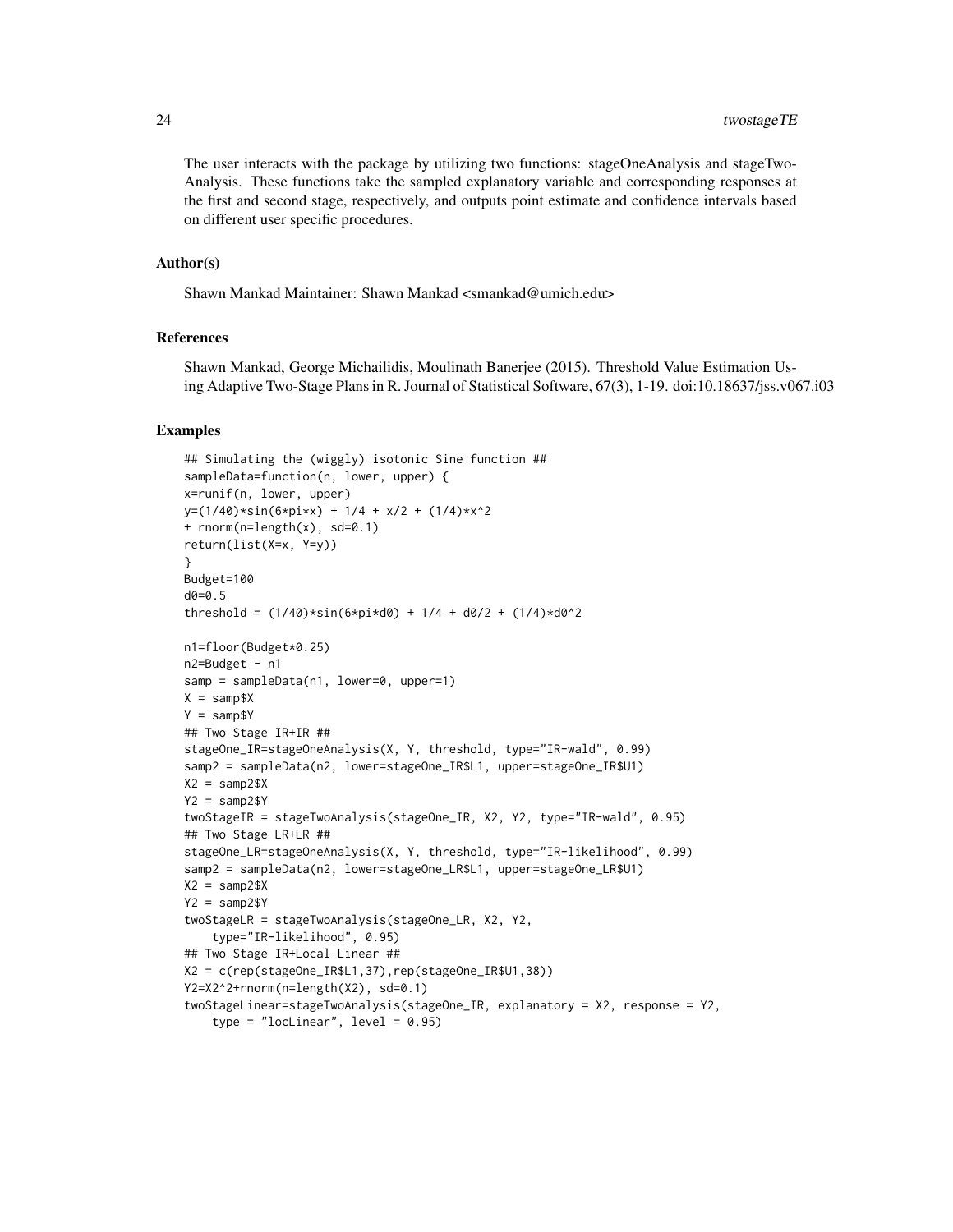<span id="page-24-0"></span>waldConfidenceInterval\_ir\_stageOne *Stage one IR-Wald confidence interval*

## Description

This is an internal function not meant to be called directly. Classical IR-Wald confidence interval that can be called at the first stage of a multistage procedure

## Usage

```
waldConfidenceInterval_ir_stageOne(explanatory, response, Y_0, level = NA)
```
## Arguments

| explanatory | Explanatory sample points                           |
|-------------|-----------------------------------------------------|
| response    | Observed responses at the explanatory sample points |
| Y 0         | Threshold of interest                               |
| level       | Desired confidence level                            |

## Value

| estimate | Point estimate for d 0                                                                          |
|----------|-------------------------------------------------------------------------------------------------|
| lower    | Lower bound of the confidence interval                                                          |
| upper    | upper bound of the confidence interval                                                          |
| C 1      | Constant for computing the confidence interval – required for second stage ir-<br>wald analysis |
| sigmaSq  | Estimate of variance                                                                            |
| deriv_d0 | Estimate of the derivative at d 0                                                               |

## Author(s)

Shawn Mankad

```
X=runif(25, 0,1)
Y=X^2+rnorm(n=length(X), sd=0.1)
oneStage_IR=stageOneAnalysis(X, Y, 0.25, type="IR-wald", 0.99)
## The function is currently defined as
function (explanatory, response, Y_0, level = NA)
{
   if (is.na(level)) {
       level = 0.95}
```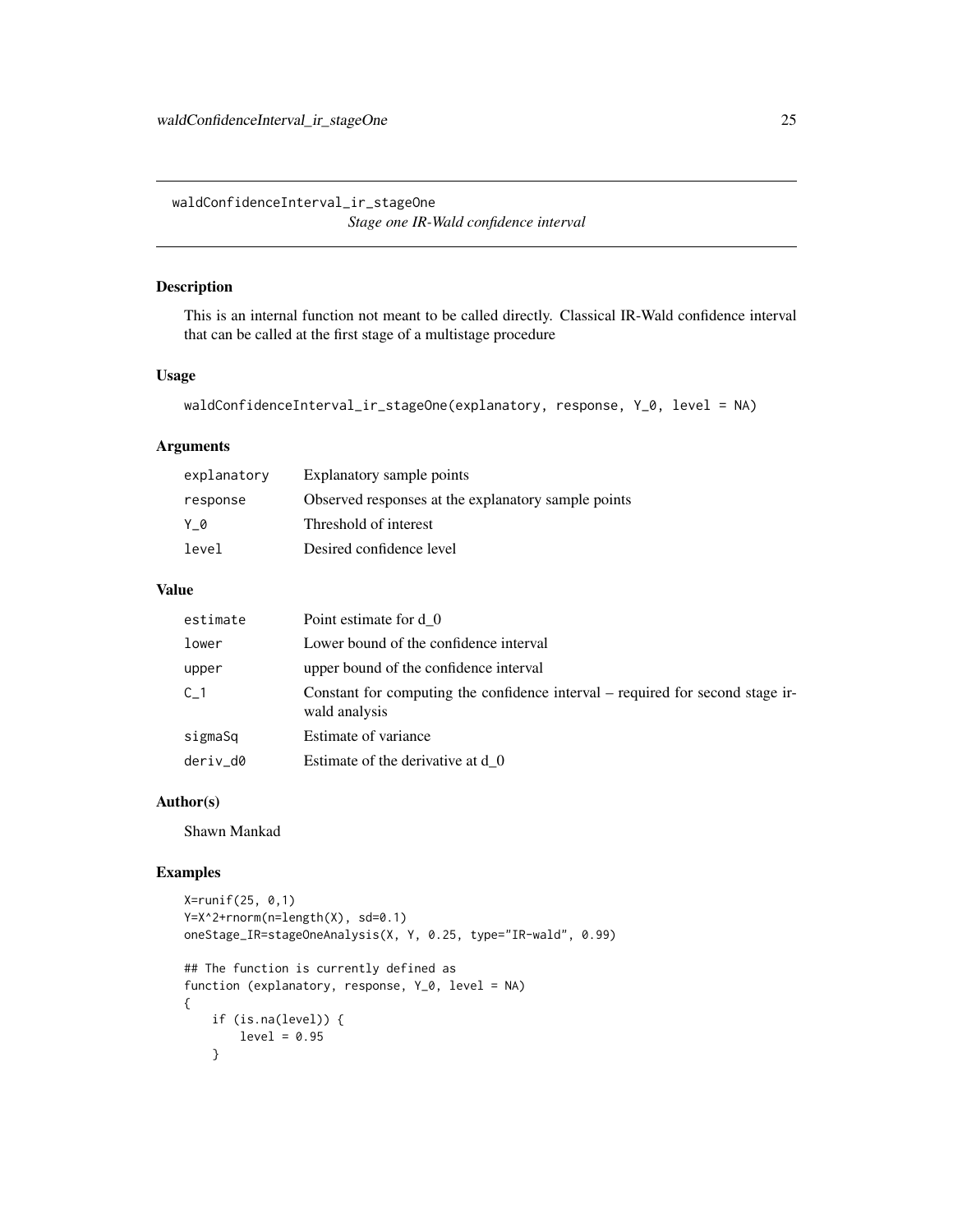```
alpha = 1 - level## Import previously computed Chernoff quantiles, provided by Groeneboom and Wellner
chernoff_realizations <- NULL; rm(chernoff_realizations);
data("chernoff_realizations", envir =environment())
ind = min(which(chernoff_realizations$DF - (1-\alpha 1)ha/2) >= 0))
q = chernoff_realizations$xcoor[ind]
n = length(response)
fit = threshold_estimate_ir(explanatory, response, Y_0)
sigmaSq = estimateSigmaSq(explanatory, response)$sigmaSq
deriv_d0 = estimateDeriv(explanatory, response,
    fit$threshold_estimate_explanatory, sigmaSq)
g_d0 = 1/nn = length(explanatory)
C_di = (4 * sigmaSq/(deriv_d0^2))^(1/3)
band = n^(-1/3) * C_d i * g_d0^(-1/3) * qreturn(list(estimate = fit$threshold_estimate_explanatory,
    lower = max(min(explanatory), fit$threshold_estimate_explanatory -
        band), upper = min(max(explanatory), fit$threshold_estimate_explanatory +
        band), C_1 = as.numeric(C_d i * g_d0^(-1/3) * q),
    sigmaSq = sigmaSq, deriv_d0 = deriv_d0))
```
waldConfidenceInterval\_ir\_stageTwo *Two-stage IR-Wald confidence interval*

#### **Description**

}

This is an internal function not meant to be called directly. IR-Wald confidence interval that can be called at the second stage of a multistage procedure

#### Usage

```
waldConfidenceInterval_ir_stageTwo(explanatory, response,
    Y_0, gamma1, C<sub>1</sub>, n1, level = NA)
```
#### Arguments

| explanatory    | Explanatory sample points                                    |
|----------------|--------------------------------------------------------------|
| response       | Observed responses at the explanatory sample points          |
| Y 0            | Threshold of interest                                        |
| gamma1         | Constant that is used in the first stage confidence interval |
| C <sub>1</sub> | Constant that is used in the first stage confidence interval |
| n1             | Sample size of the first stage                               |
| level          | Desired confidence level                                     |

<span id="page-25-0"></span>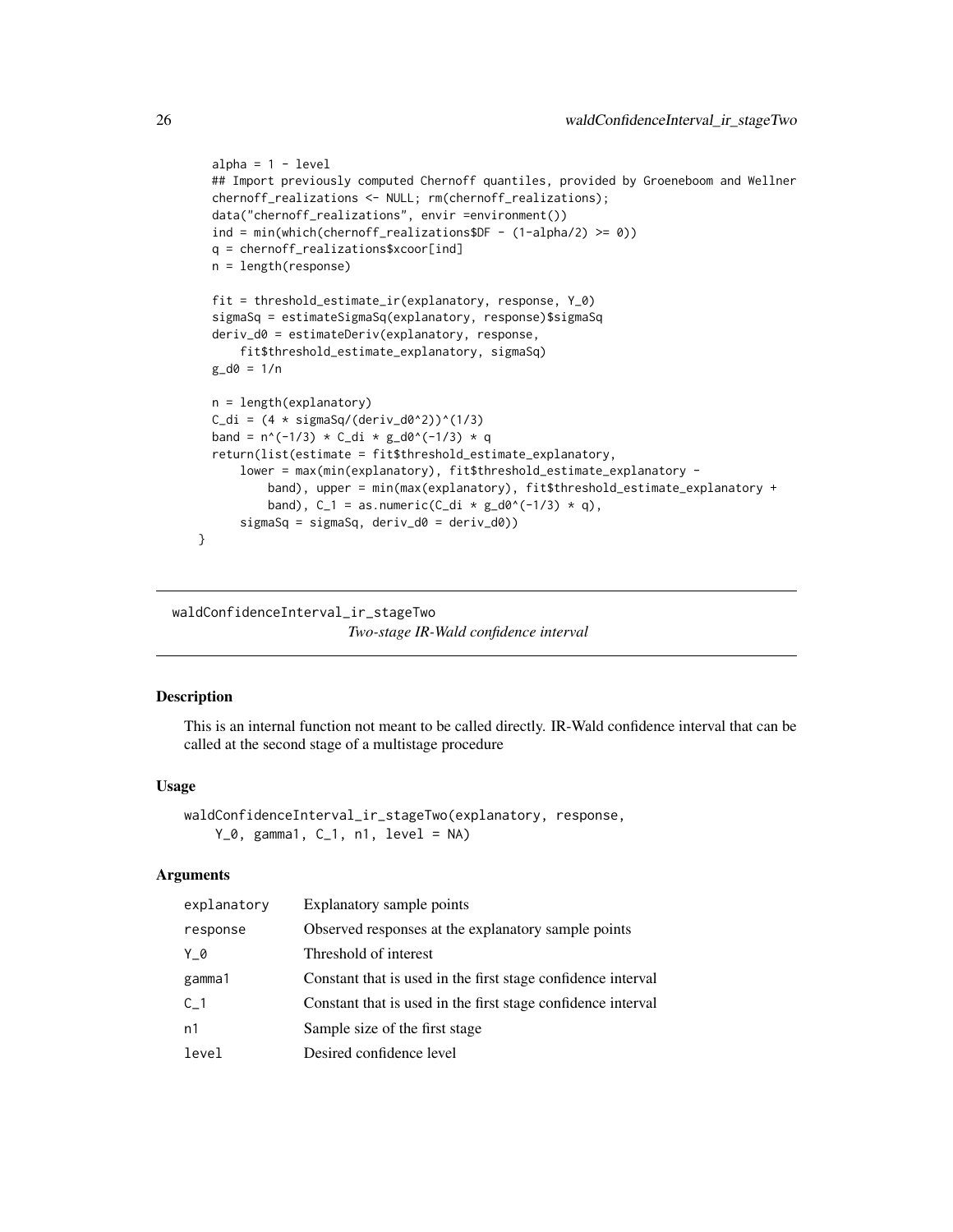#### Value

| estimate | Point estimate for d_0                 |
|----------|----------------------------------------|
| lower    | Lower bound of the confidence interval |
| upper    | upper bound of the confidence interval |
| sigmaSq  | Estimate of variance                   |
| deriv d0 | Estimate of the derivative at d 0      |

## Author(s)

Shawn Mankad

#### References

Tang R, Banerjee M, Michailidis G, Mankad S (2013). 'Two-Stage Plans for Estimating a Threshold Value of a Regression Function.' http://arxiv.org/abs/1304.4637

#### Examples

{

```
X=runif(25, 0,1)
Y=X^2+rnorm(n=length(X), sd=0.1)
oneStage_IR=stageOneAnalysis(X, Y, 0.25, type="IR-wald", 0.99)
X2=runif(75,oneStage_IR$L1 ,oneStage_IR$U1)
Y2=X2^2+rnorm(n=length(X2), sd=0.1)
twoStage_IR_IR = stageTwoAnalysis(oneStage_IR, X2, Y2, type="IR-wald", 0.95)
## The function is currently defined as
function (explanatory, response, Y_0, gamma1, C_1, n1, level = NA)
    if (is.na(level)) {
        level = 0.95}
    alpha = 1 - levelchernoff_realizations <- NULL; rm(chernoff_realizations);
    data("chernoff_realizations", envir =environment())
    ind = min(which(chernoff_realizations$DF - (1-\alpha/2) >= 0))
    q = chernoff_realizations$xcoor[ind]
    n = length(response)
    fit = threshold_estimate_ir(explanatory, response, Y_0)
    phi_0 = C_1 * n1 * (n^(-1))
    sigmaSq = estimateSigmaSq(explanatory, response)$sigmaSq
    deriv_d0 = estimateDeriv(explanatory, response, fit$threshold_estimate_explanatory,
        sigmaSq)
    C_di = (4 * sigmaSq/(deriv_d0^2))^(1/3)
    n = length(explanatory)
    p = \text{gamma1}/(1 + \text{gamma1})C_di2 = C_di * (C_1/((1 - p) * p'(gamma)) * phi_0)band = n^(-1 \times (1 + \text{gamma}))/3) \times C_di2 * q
    return(list(estimate = fit$threshold_estimate_explanatory,
        lower = max(min(explanatory), fit$threshold_estimate_explanatory -
```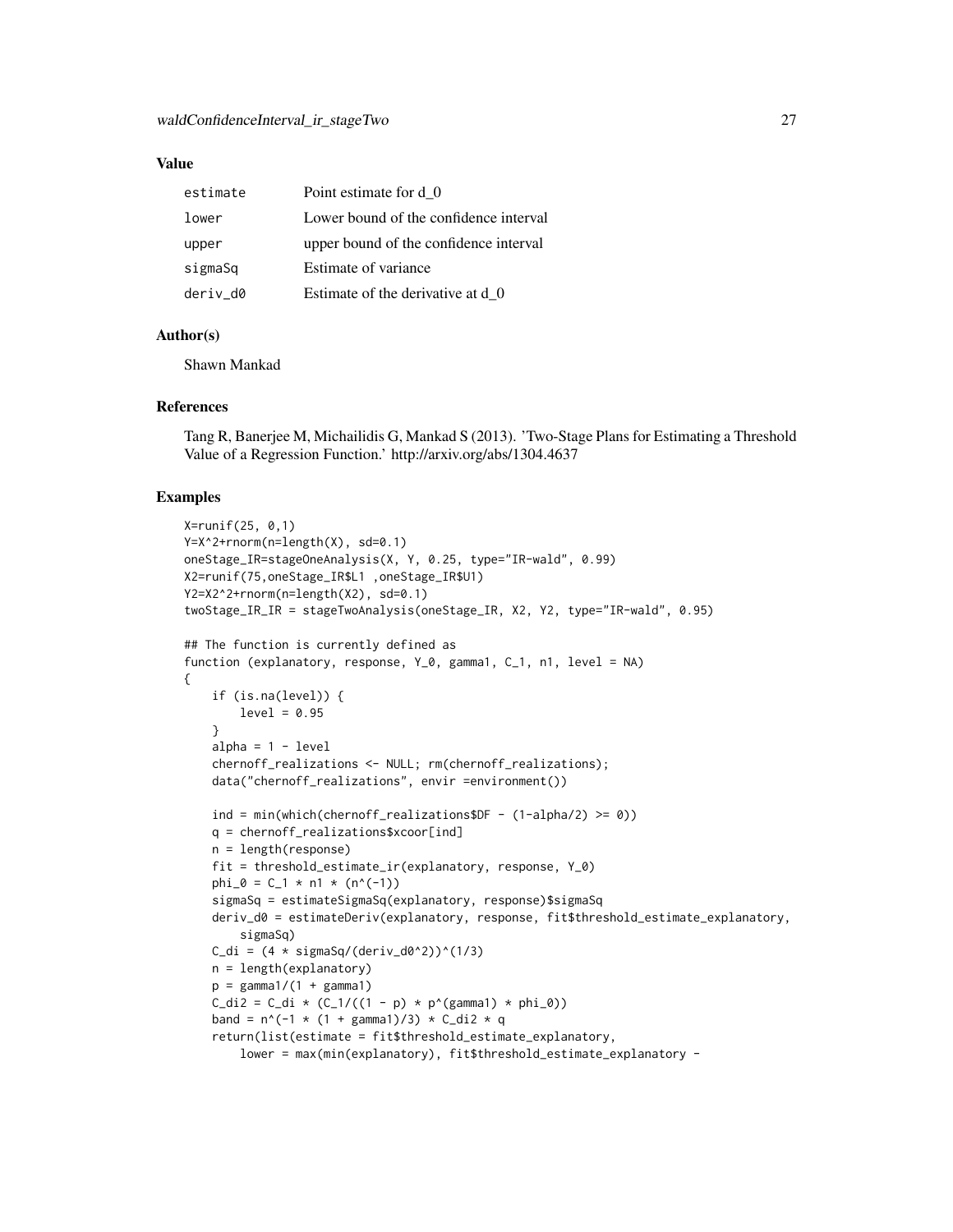```
band), upper = min(max(explanatory), fit$threshold_estimate_explanatory +
band), sigmaSq = sigmaSq, deriv_d0 = deriv_d0))
```
}